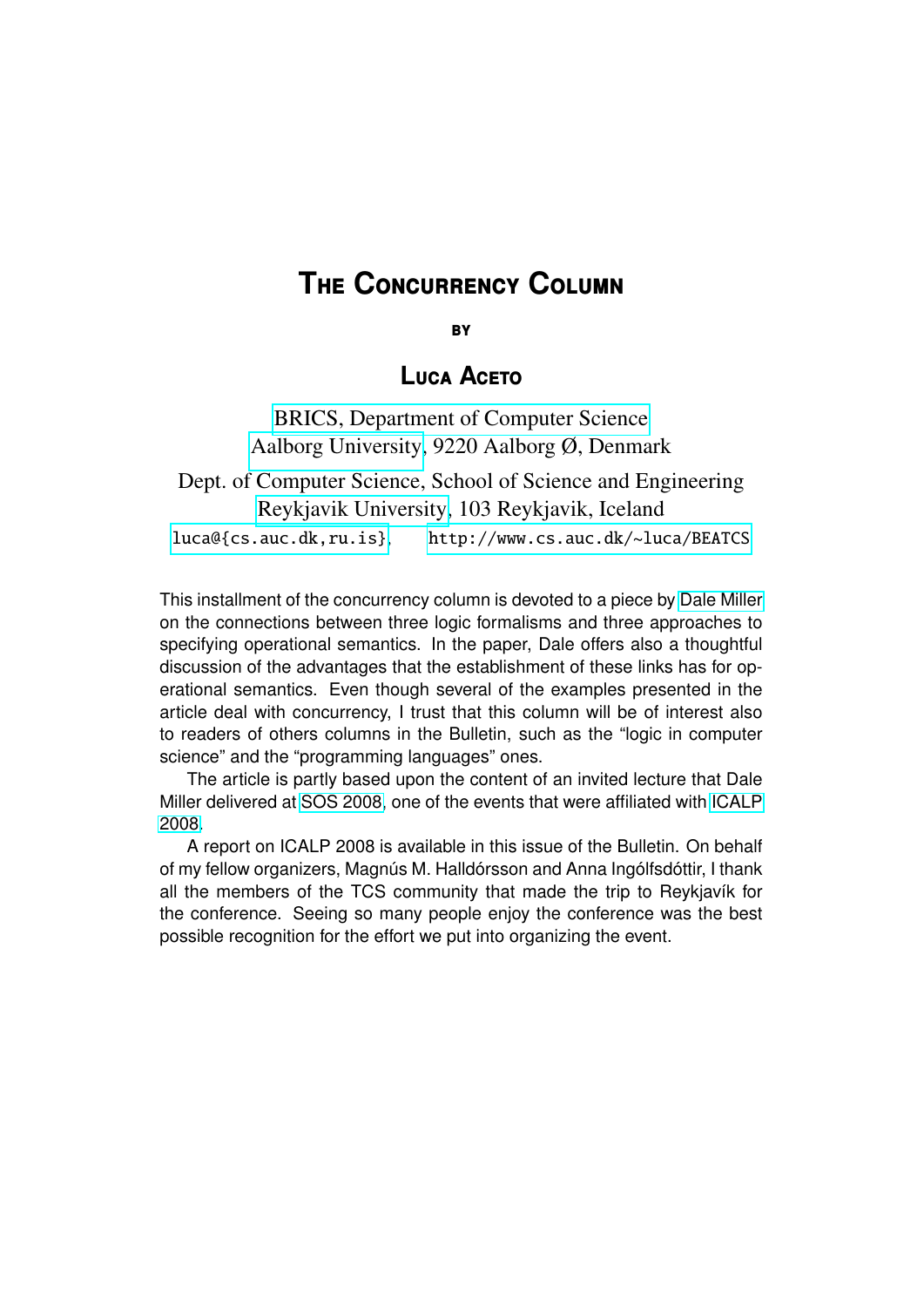# FORMALIZING OPERATIONAL SEMANTIC **SPECIFICATIONS IN LOGIC**

Dale Miller INRIA Saclay – Île-de-France LIX/École Polytechnique 91128 Palaiseau, France dale.miller at inria.fr

#### Abstract

We review links between three logic formalisms and three approaches to specifying operational semantics. In particular, we show that specifications written with (small-step and big-step) SOS, abstract machines, and multiset rewriting, are closely related to Horn clauses, binary clauses, and (a subset of) linear logic, respectively. We shall illustrate how binary clauses form a bridge between the other two logical formalisms. For example, using a continuation-passing style transformation, Horn clauses can be transformed into binary clauses. Furthermore, binary clauses can be seen as a degenerative form of multiset rewriting: placing binary clauses within linear logic allows for rich forms of multiset rewriting which, in turn, provides a modular, big-step SOS specifications of imperative and concurrency primitives. Establishing these links between logic and operational semantics has many advantages for operational semantics: tools from automated deduction can be used to animate semantic specifications; solutions to the treatment of binding structures in logic can be used to provide solutions to binding in the syntax of programs; and the declarative nature of logical specifications provides broad avenues for reasoning about semantic specifications.

### 1 Introduction

There are a number of formalisms that have been used to specify what and how programming languages compute. If one wishes to build on top of such formalisms such things as *concepts* (*e.g.*, observational equivalence and static analysis) and *tools* (*e.g.*, interpreters, model checkers, and theorem provers), then the quality of such encodings is particularly important. In this paper, we shall use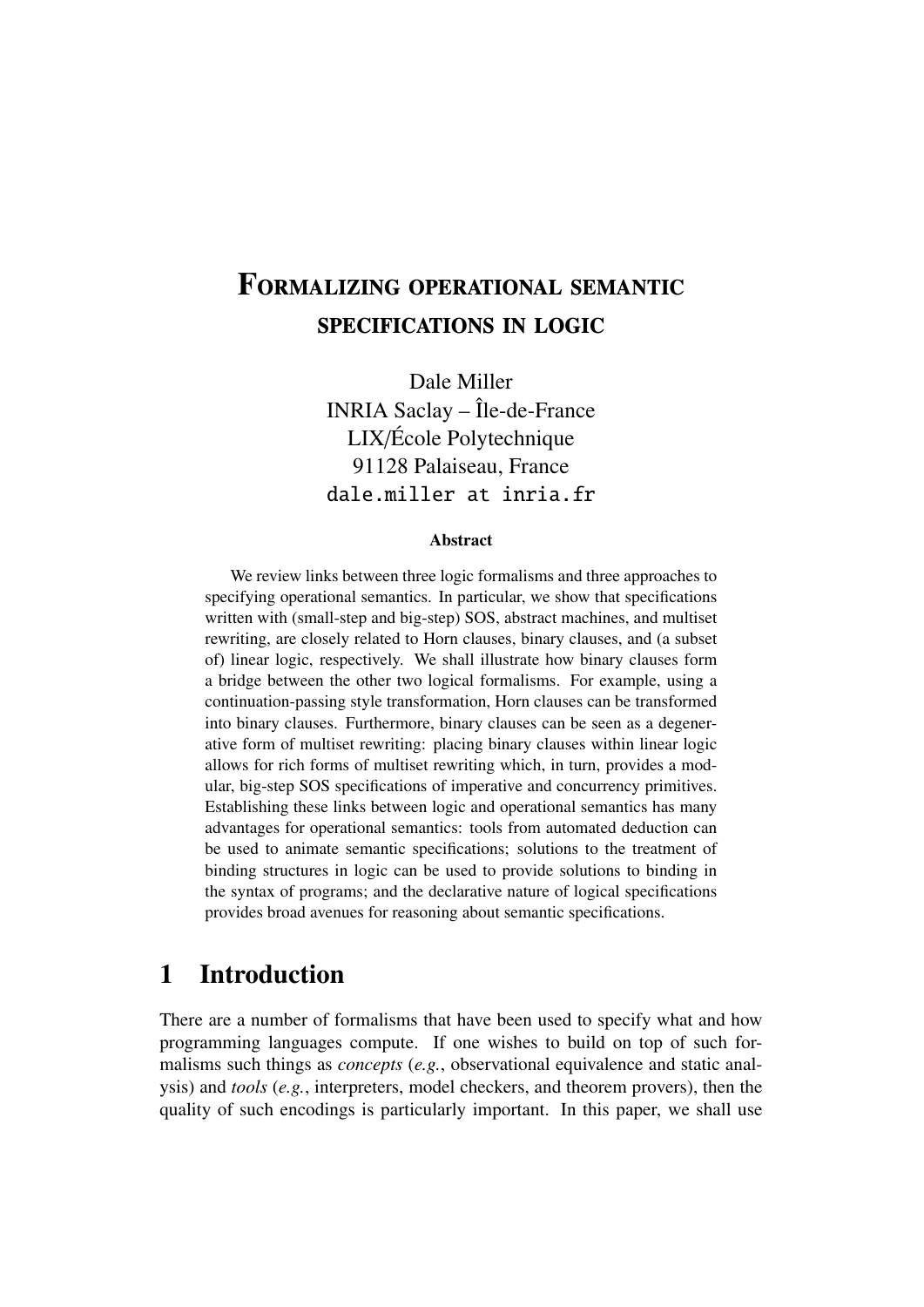logic formulas to directly encode operational semantics instead of other formal devices such as domains, algebras, games, and Petri nets. We use proof theory to provide logical specifications with a dynamics that is able to capture a range of operational specifications and we argue that the resulting logic theories should provide practitioners with specifications that can support the development of a range of concepts and tools. We will focus on three logical formalisms that have been used to describe operational semantics and illustrate their use via examples.

#### 1.1 Various roles for logic in computation

Logic is, of course, used in multiple, rich, and deep ways to specify and to reason about computation. In order to clarify our focus in this paper, we provide a brief overview of the various roles logic has in computation.

One approach to the specification of computations is to encode them using mathematical structures, such as nodes, transitions, and vectors of state values. Logic can then be used to make statements *about* those structures and their dynamics: that is, computations are used as models for logical expressions. Computation can simply be seen as transformations on vectors of state values [\[17\]](#page-20-0) or as "abstract state machines" [\[11\]](#page-20-1). Intensional operators, such as the modals of temporal and dynamic logics or the triples of Hoare logic, are often employed to express propositions about the change in state. This use of logic to represent and reason about computation, sometimes called the *computation-as-model* approach, is probably the oldest and most broadly successful use of logic in computer science.

Another approach to specification uses pieces of the syntax of logic formulas, terms, types, and proofs—directly as elements of computation. In this more rarefied setting of *computation-as-deduction*, there are two rather different approaches to modeling computation. In the *proof normalization* approach to *functional programming*, a proof term encodes the state of a computation and computation is the process of normalization (know variously as  $\lambda$ -reduction or cut-elimination). The so-called Curry-Howard correspondence provides the basis for justifying this correspondence between operations on proofs and computations in programs.

In this paper, we focus on another approach to *computation-as-deduction*, namely the *proof search* approach to *logic programming*. In this approach to specification, relations (in contrast to functions) are specified and the language of sequent calculus is used to describe the dynamics of computation: the state of a computation corresponds to a sequent (a collection of relations, such as "reference *r* has value *v*" and "*E* evaluates to *U*") and computation is the process of searching for a cut-free proof of that sequent. In the process of attempting to build such a proof, sequents change and such change encodes the dynamics of computation.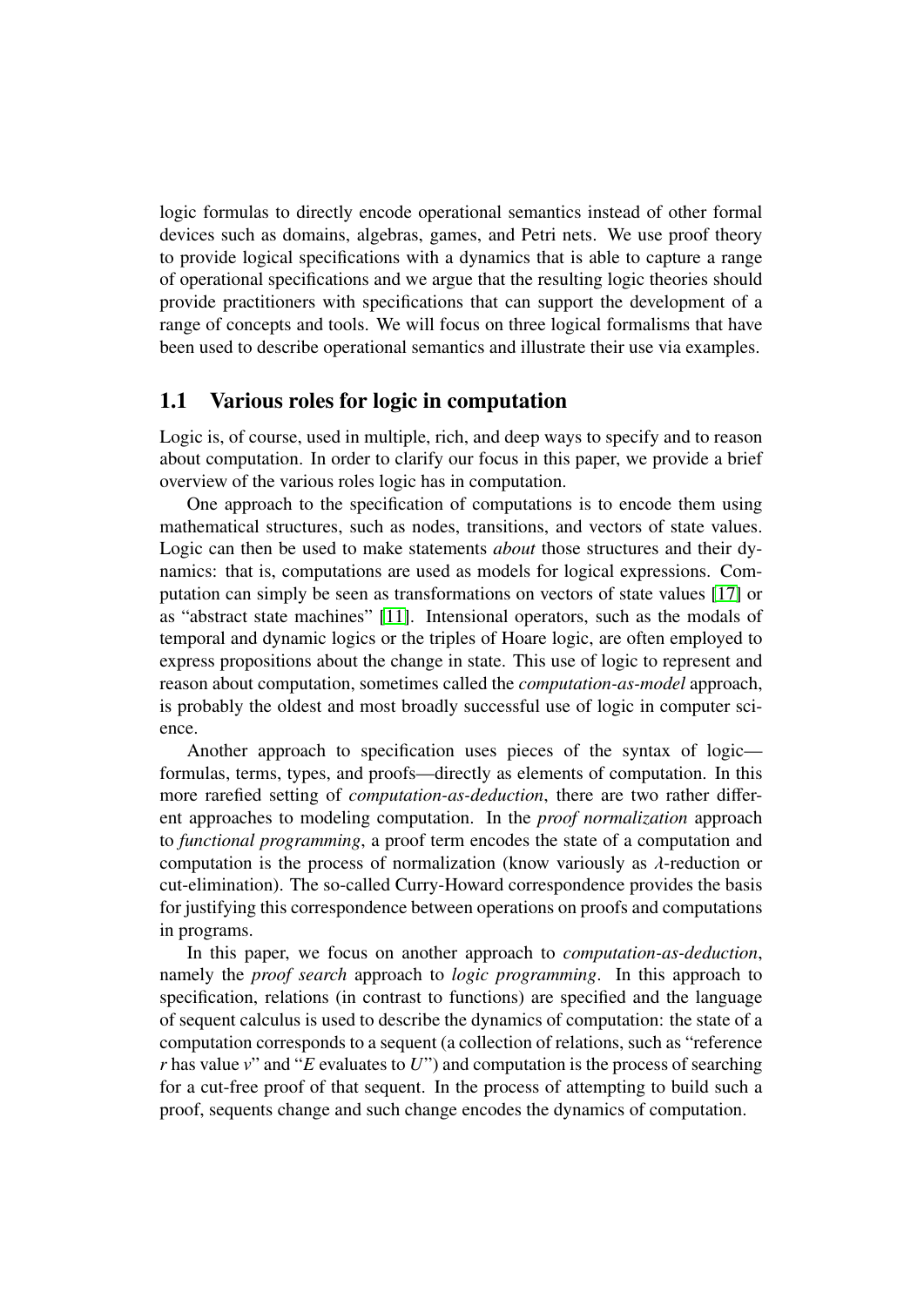In this paper, when we say "logic specification" we could also have said "logic program" or "theory". Also, when we speak of "programming languages" we shall also allow include specification languages such as the  $\lambda$ -calculus and the  $\pi$ -calculus.

### 1.2 Denotational semantics vs Operational semantics

It is conceptually useful to view the difference between functional programming and logic programming as the difference between proof-normalization and proofsearch. This same difference can also be applied to semantic specifications. In particular, denotational semantic specifications strongly resembles (pure) functional programs: the modern reader of, say, the early texts by Stoy [\[34\]](#page-21-0) and Gordon [\[9\]](#page-20-2) on denotational semantic will get a strong sense that the more involved denotational semantic specifications can be seen as Haskell or Scheme programs. We hope to convince the reader by the end of this article that many operational semantic specifications can be seen as logic programs and, furthermore, that there are significant advantages in viewing them that way.

A reason for the early successes of the denotational semantic approach to specification was its use of well developed mathematical theories as a formal frame-work [\[10\]](#page-20-3). As we shall illustrate below, proof theory has developed significantly to provide a similarly mature and flexible framework for operational semantics [\[20\]](#page-20-4).

### 1.3 Different operational semantics and associated logics

In this paper we shall illustrate how three kinds of semantic specifications can be encoded into three different but closely related logical formalisms. The connection between these operational semantic specifications and logic is not new: most of these observations were made during the decade 1985–1995. These three kinds of semantic specifications are briefly described below.

Structural operational semantics was first used by Milner [\[26\]](#page-21-1) to describe CCS and by Plotkin [\[31,](#page-21-2) [32\]](#page-21-3) to describe a wide range of programming language features. This style of specification, now commonly referred to as *small-step SOS*, allows for a natural treatment of concurrency via interleaving. *Big-step SOS*, introduced by Kahn [\[14\]](#page-20-5), is convenient for specifying, say, functional programming but more awkward for specifying concurrency. Both of these forms of operational semantics define relations using inductive systems described by inference rules: Horn clauses provide a declarative setting for encoding such rules.

Abstract machines and other forms of term rewriting can be encoded naturally as *binary clauses*, which are the universal closure of formulas of the form "atom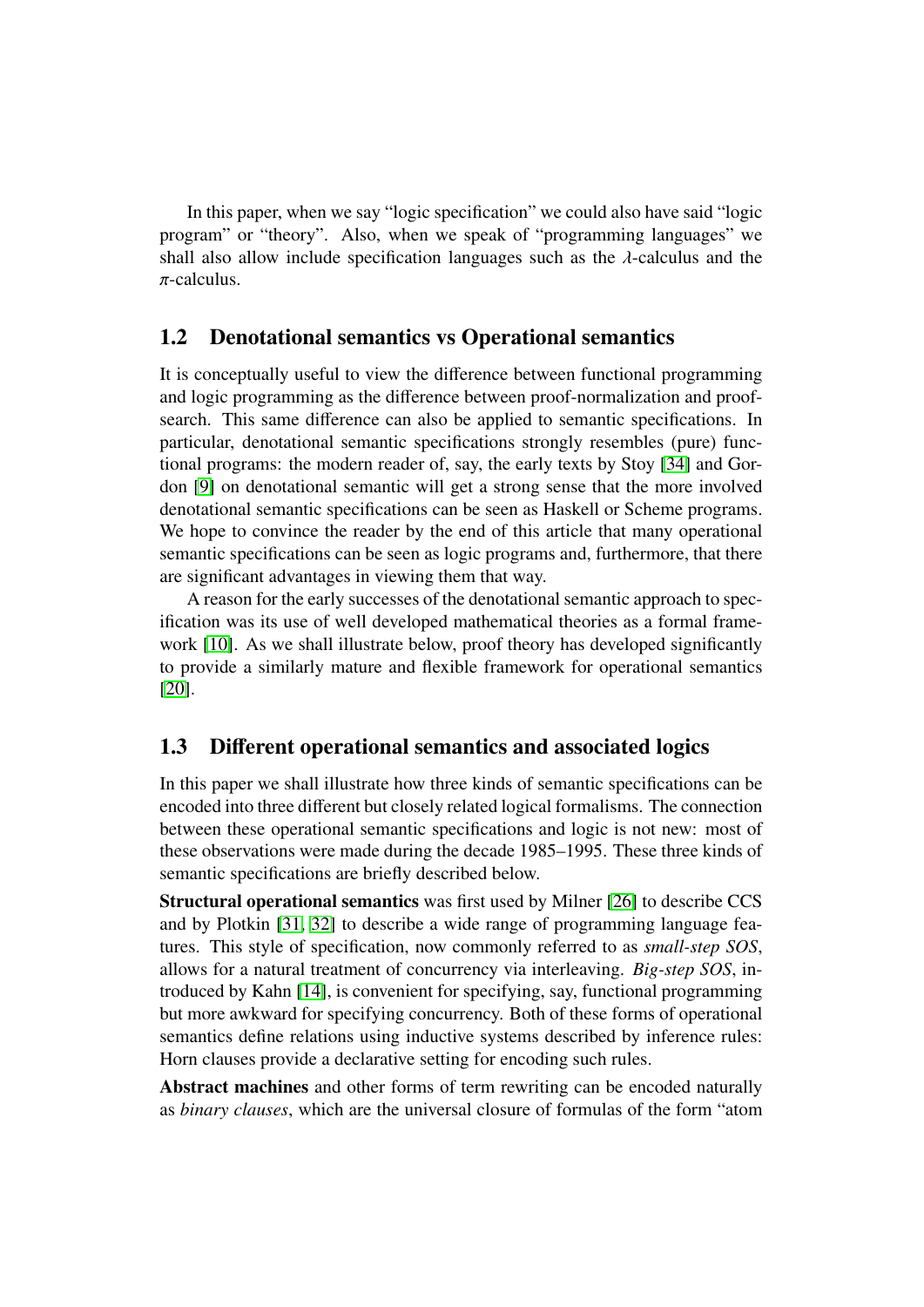implies atom." These degenerate Horn clauses are tail recursive and naturally specify iterative algorithms and abstract machines, such as the SECD machine (see Figure [5\)](#page-12-0) [\[16\]](#page-20-6). Arbitrary Horn clause programs can also be transformed into binary clauses using a continuation-passing style transformation. As such, binary clauses can be seen as capturing a thread of computation that contains a sequence of "instructions." While binary clauses represent a retreat from logic in the sense that they employ fewer logical constants (such as conjunction) than general Horn clauses, they do provide two things in exchange: (1) a way to explicitly order much of proof search (i.e., computation) and (2) a basis for an extension to linear logic in which concurrency and imperative features can be naturally captured in a big-step-style semantic specification.

Multiset rewriting is a well known way to specify concurrency-related features of a programming language. Multisets and their rewriting are closely related to Petri nets [\[15\]](#page-20-7) and have been used by a number of researcher to directly specify computation: see, for example, the Gamma programming language [\[3\]](#page-19-0), the chemical abstract machine [\[4\]](#page-19-1), and MSR [\[5\]](#page-19-2). Sequents in linear logic contain multisets and it is easy for proof search to encode multiset rewriting. We will illustrate how generalizing binary clauses to include linear logic connectives allows for the natural specification of a number of concurrent and imperative programming language features.

## 2 Specifications as terms and formulas in a logic

In this section, we describe a general approach to encoding an operational semantic specification into logic: in subsequent sections, we focus on three specific logics separately.

### 2.1 Abstract syntax as terms

In order to encode a programming language, we first map syntactic expressions used in the specification of programming languages into logic-level terms. Since almost all interesting programming languages contain binding constructions, we choose a logic whose terms also contain bindings. Because we are only attempting to capture the syntax of the objects used to describe computation, we shall assume that the logic has sufficient typing to directly encode *syntactic types*. We shall use the following two natural principles to guide such an encoding.

Constructors of the language are mapped to term constructors and the latter are typed by the syntactic categories of the objects that are used in the construction. As is common, the term constructor is modeled as an *application* of the constructor to arguments. Similarly, binders in the programming language domain are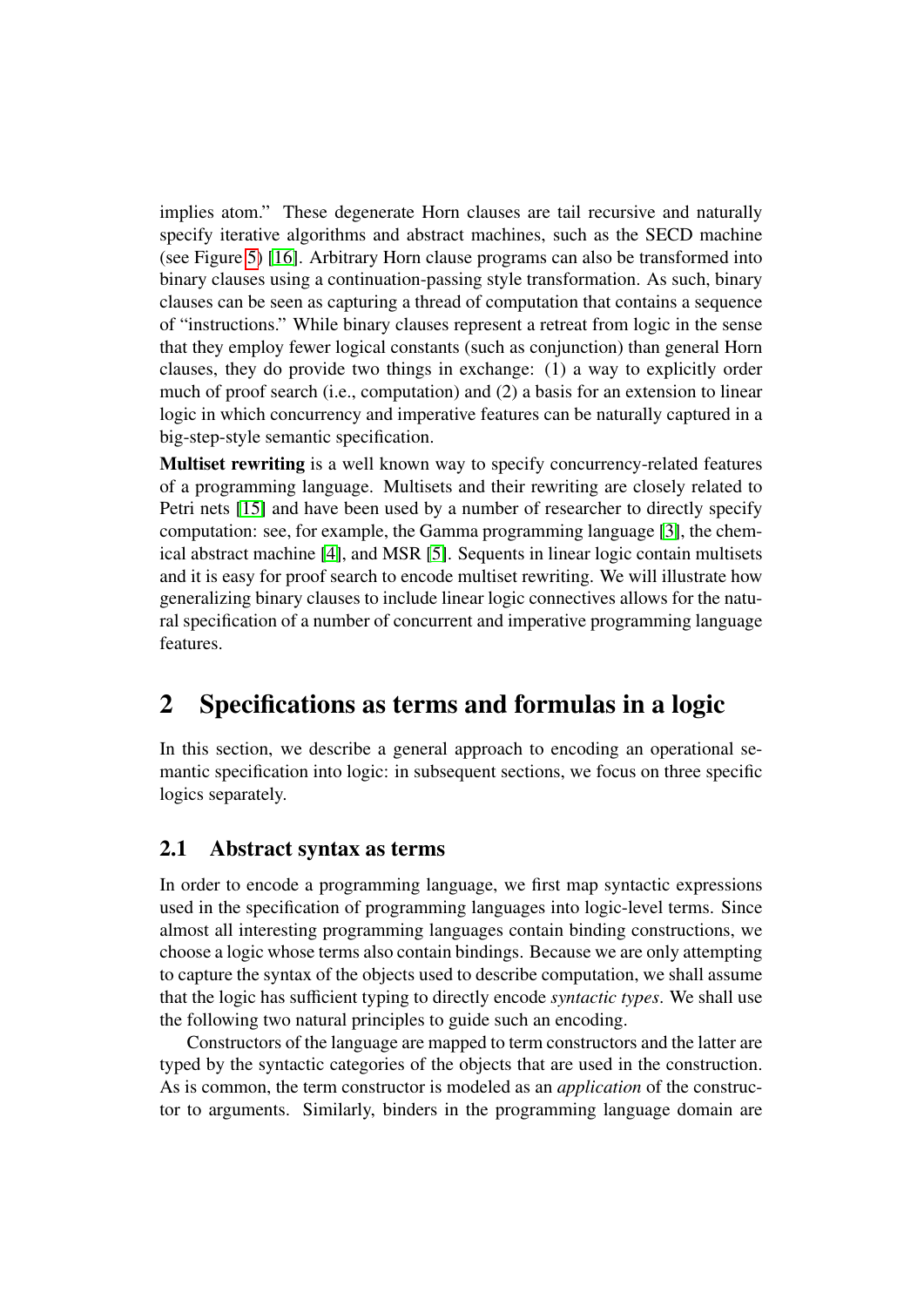mapped to *abstractions* of variables over the encoding of their scope. That is, just as the usual notions of abstract syntax involve the application of constructions in a term, we shall also use abstractions to encode binding. Church [\[7\]](#page-19-3) used similar techniques when he encoded various mathematical concepts into his Simple Theory of Types. This use of applications and abstractions in syntactic encodings is the starting point for the  $\lambda$ -tree syntax approach to abstract syntax [\[23\]](#page-20-8). We illustrate more aspects of this style of encoding with two examples that we shall return to again later.

### 2.2 Encoding the untyped lambda-calculus

The untyped  $\lambda$ -calculus has one syntactic type, say tm, and two constructors for application and abstraction. If we use the constructor app for building applications then its typing is given as app : tm  $\rightarrow$  tm  $\rightarrow$  tm: that is, app takes two untyped  $\lambda$ -terms and returns their applications (all this uses two instances of the logic-level application). If we use abs as the constructor for building an untyped  $\lambda$ -abstraction, then its type is abs:  $(tm \rightarrow tm) \rightarrow tm$ . Notice that abs is applied to a logic-level abstraction: the argument type  $tm \rightarrow tm$  acts as the syntactic type of term abstractions over terms. With this style encoding, the familiar *S* and *K* combinators are encoded as the terms (abs  $\lambda x$  abs  $\lambda y$  abs  $\lambda z$  (app (app *x z*) (app *y z*))) and (abs λ*<sup>x</sup>* abs λ*y x*), respectively.

### <span id="page-5-0"></span>2.3 Encoding the pi-calculus

Processes in the finite  $\pi$ -calculus are describe by the grammar

```
P ::= 0 | \bar{x}y.P | x(y).P | \tau.P | (x)P | \bar{x} = y|P | P|P | P + P.
```
Treating replications or recursion is straightforward here as well: we choose to leave them out to make this example more compact. We use the symbols P and <sup>Q</sup> to denote processes and lower case letters, *e.g.*, *<sup>x</sup>*, *<sup>y</sup>*,*<sup>z</sup>* to denote names. The occurrence of *y* in the process  $x(y)$ . P and  $(y)$  P is a binding occurrence, with P as its scope. The notion of free and bound variables is the usual one and we consider processes to be syntactically equal if they are equal up to  $\alpha$ -conversion.

Three primitive syntactic categories are used to encode the  $\pi$ -calculus into  $\lambda$ tree syntax: n for names, p for processes, and a for actions.

There are three constructors for actions:  $\tau$  : a (for the silent action) and the two constants  $\downarrow$  and  $\uparrow$ , both of type  $n \to n \to a$  (for building input and output actions, respectively). The free output action  $\bar{x}y$ , is encoded as  $\uparrow xy$  while the bound output action  $\bar{x}(y)$  is encoded as  $\lambda y$  ( $\hat{\uparrow} xy$ ) (or the *n*-equivalent term  $\hat{\uparrow} x$ ). The free input action *xy*, is encoded as  $\downarrow xy$  while the bound input action *x(y)* is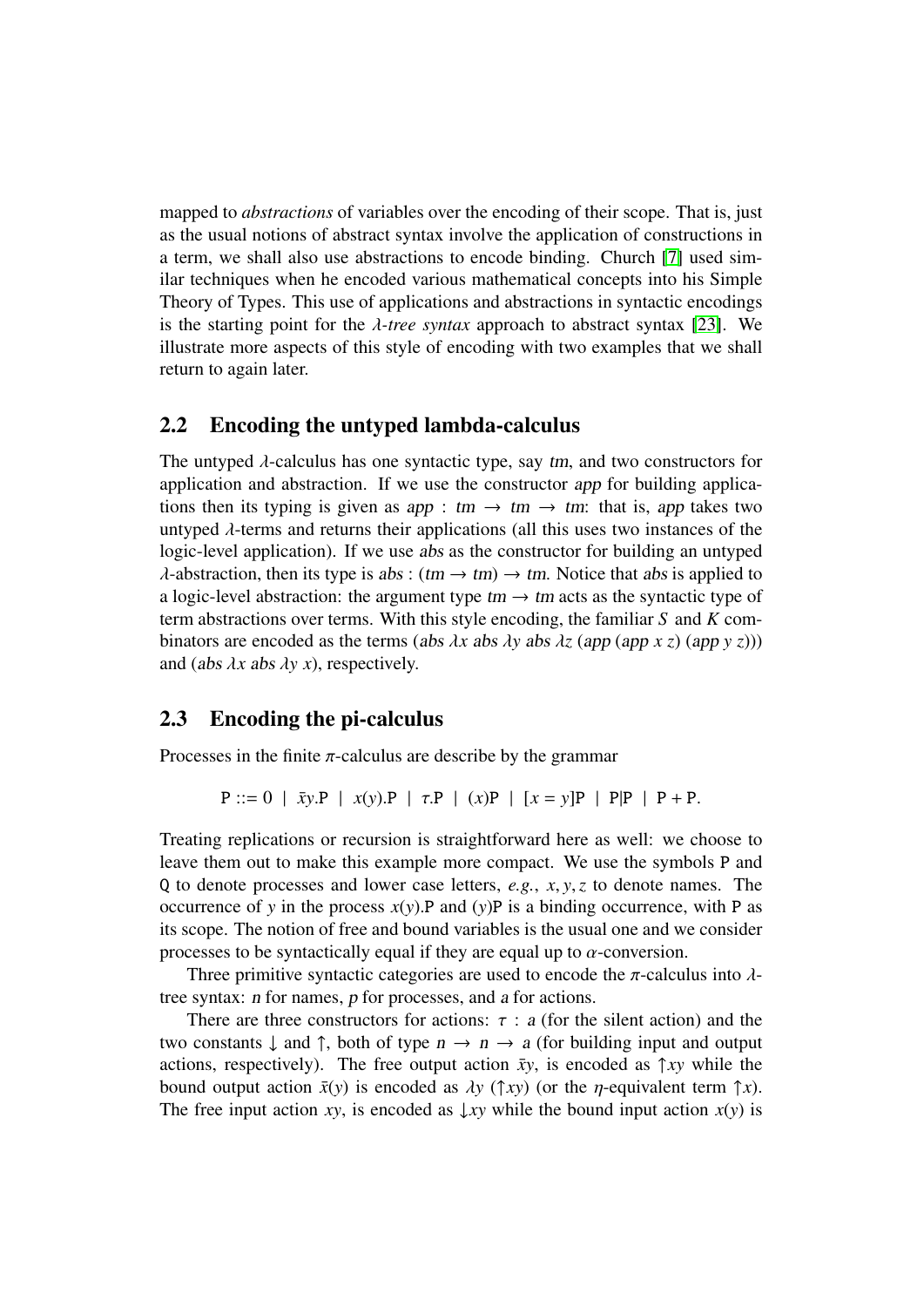encoded as  $\lambda y$  ( $\downarrow xy$ ) (or simply  $\downarrow x$ ). Notice that bound input and bound output actions have type  $n \rightarrow a$  instead of a.

The following are process constructors, where  $+$  and  $|$  are written as infix:

$$
0: p \qquad \tau: p \to p \qquad out: n \to n \to p \to p \qquad in: n \to (n \to p) \to p
$$
  
+: p \to p \to p \qquad |: p \to p \to p \qquad match: n \to n \to p \to p \qquad v: (n \to p) \to p

Notice that  $\tau$  is overloaded by being used as a constructor of actions and of processes. The precise translation of  $\pi$ -calculus syntax into simply typed  $\lambda$ -terms is given using the following function [[.]] that translates process expressions to  $\beta$ η-long normal terms of type p.

$$
\llbracket 0 \rrbracket = 0 \qquad \llbracket \mathbf{P} + \mathbf{Q} \rrbracket = \llbracket \mathbf{P} \rrbracket + \llbracket \mathbf{Q} \rrbracket \qquad \qquad \llbracket \mathbf{P} | \mathbf{Q} \rrbracket = \llbracket \mathbf{P} \rrbracket \mid \llbracket \mathbf{Q} \rrbracket \qquad \qquad \llbracket \tau.\mathbf{P} \rrbracket = \tau \llbracket \mathbf{P} \rrbracket
$$
\n
$$
\llbracket [x = y] \mathbf{P} \rrbracket = [x = y] \llbracket \mathbf{P} \rrbracket \qquad \qquad \llbracket \bar{x} \mathbf{y} \mathbf{P} \rrbracket = out \ x \ y \llbracket \mathbf{P} \rrbracket
$$
\n
$$
\llbracket x(\mathbf{y}) \mathbf{P} \rrbracket = in \ x \ \lambda \mathbf{y} \llbracket \mathbf{P} \rrbracket \qquad \qquad \llbracket (x) \mathbf{P} \rrbracket = v \lambda x \llbracket \mathbf{P} \rrbracket
$$

The expression νλ*x*.*<sup>P</sup>* is abbreviated as ν*x*.*P*.

#### 2.4 Inference rules versus formula encodings

Structural operational semantics are relational specifications and relations correspond naturally to predicates in logic. For example, the judgment "*M* has value *V*" can be encoded as the atomic formula  $M \downarrow V$  using the binary relation  $\downarrow$ . Finally, the familiar SOS inference rule

$$
\frac{A_1 \cdots A_n}{A_0} \qquad (n \ge 0)
$$

can be translated to the Horn clause

$$
\forall x_1 \ldots \forall x_m [A_1 \wedge \ldots \wedge A_n \supset A_0].
$$

(If  $n = 0$  then the empty conjunction above can written as the true logical connective.) Of course, we assume that  $x_1, \ldots, x_m$  are the schema variables in the inference rule. The formulas  $A_0, \ldots, A_n$  are universally quantified atomic formulas (usually, the list of such universal quantifiers is empty). A Horn clause is *binary* if its body contains exactly one atom: that is, in the displayed formula above,  $n = 1$ .

The correctness of this encoding is easy to establish. Let *A* be an atomic formula,  $\mathcal I$  a set of inference rules, and  $\mathcal H$  the set of Horn clauses that encodes the rules in *I*. Then *A* is a consequence of *I* if and only if  $H \vdash A$  (where  $\vdash$  denotes provability in either classical or intuitionistic logic). More precisely, the trees that witness the inductive inference of  $A$  from  $I$  are in one-to-one correspondence with *uniform proofs* [\[24\]](#page-20-9) of the sequent  $H \longrightarrow A$ .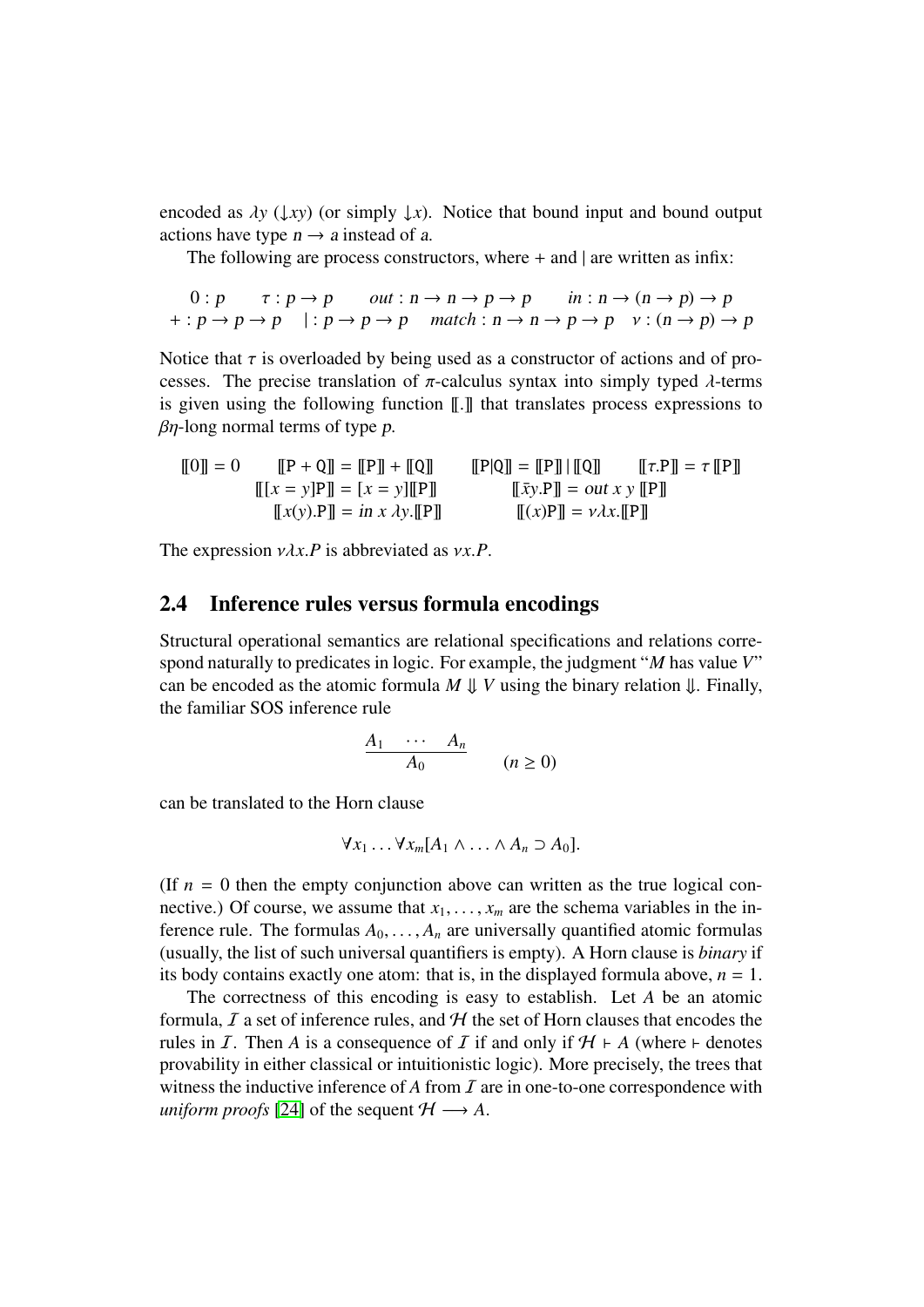There are two general things to state about this connection between SOS as inference rules and as a Horn clause theory. First, there are various "non-standard" ways to interpret inference rules: consider, for example, the description of evaluation in that part of Standard ML [\[29\]](#page-21-4) that involves side-conditions and exceptions. One would not expect that our simple translation of inference rules into logic could directly support the order of evaluation via the left-to-right ordering of premises: in particular, conjunction is use to accumulate premises and conjunction is commutative. Second, logic is a richly developed topic and many other aspects of computational systems, such as type checking and source-to-source transformations can be written in a similar logic programming style but in possibly richer logics. Using logic to encode operational semantics as well as other aspects of computing should make it natural to connect these different fields via theorems such as type-preservation and the correctness of compilation.

### 2.5 Schema and bound variables

Another advantage with using logic directly to encode operational semantics is that logic provides rather sophisticated treatments of the notions of schema variables, quantified variables, term-level bound variables, and substitution for variables. By making direct use of logic, one can adopt directly those solutions found within logic. As we shall see when we present the operational semantics for the  $\pi$ -calculus, a simple use of  $\lambda$ -bindings linked with occurrences of universal quantifiers in premises allows us to provide a specification of one-step label transitions for the  $\pi$ -calculus that contains no side-conditions. All the subtleties concerned with avoiding name conflicts, *etc.*, are already treated by logic.

### 3 Horn clauses

We illustrate the use of Horn clauses in the specification of operational semantics by presenting examples using the  $\lambda$ -calculus and the  $\pi$ -calculus.

### 3.1 Call-by-value evaluation

Figure [1](#page-8-0) contains a big-step semantic specification of call-by-value evaluation for the  $\lambda$ -calculus. Figure [2](#page-8-1) contains the corresponding Horn clause encoding of the inference rules in Figure [1.](#page-8-0) The (infix) predicate symbol  $\downarrow$  is a type  $tm \rightarrow tm \rightarrow o$ and the variable *R* is of higher-order syntactic type  $tm \rightarrow tm$ . The encoding of the atomic evaluation judgment  $R[U/x] \Downarrow V$  in Figure [1](#page-8-0) is simply  $(R \ U) \Downarrow V$  in Figure [2:](#page-8-1) that is, the logic expression simply forms the expression (*R U*) and once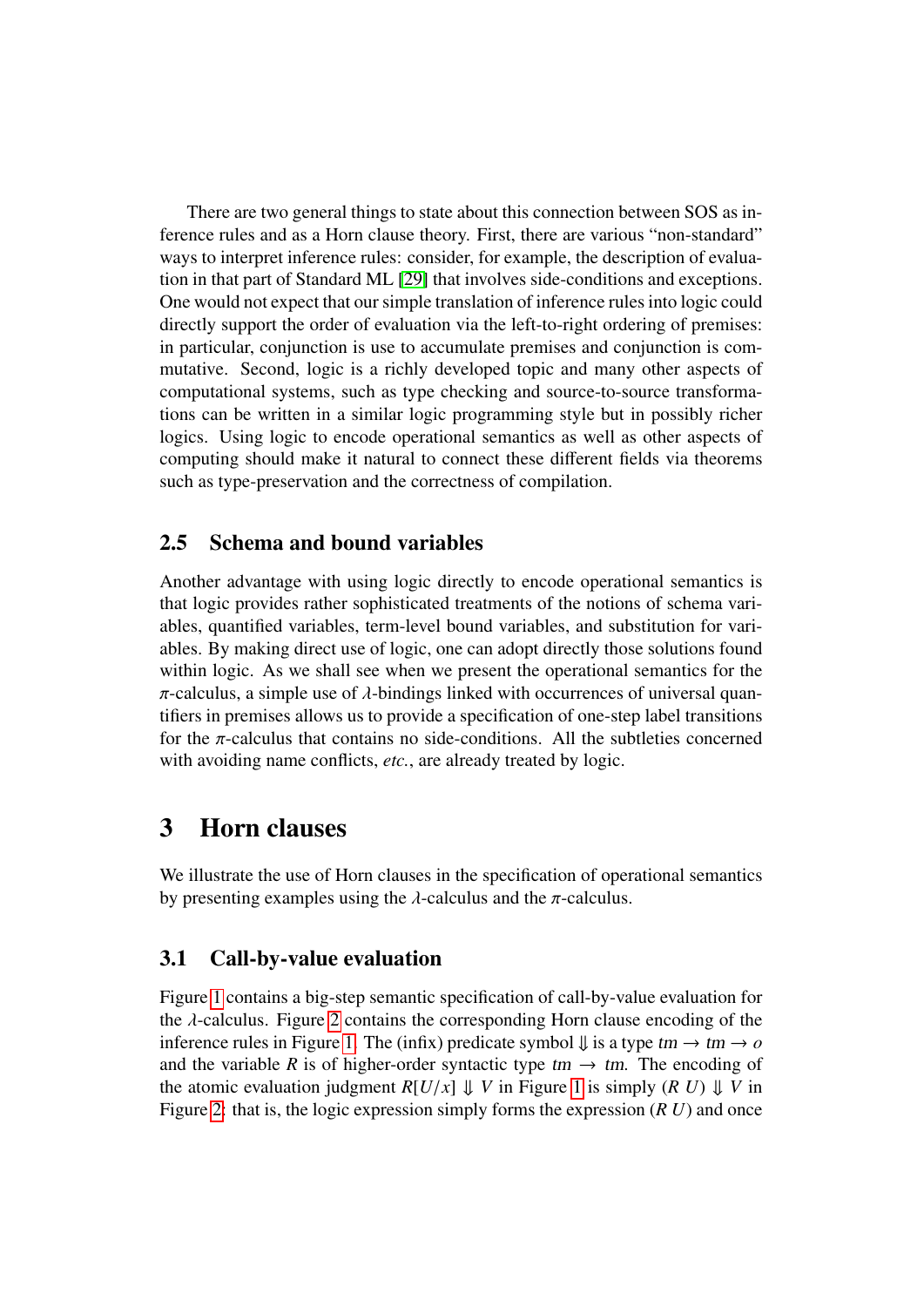<span id="page-8-0"></span>
$$
\frac{M \Downarrow (\lambda x.R)}{(M \ N) \Downarrow V} \quad R[U/x] \Downarrow V
$$

Figure 1: Big-step specification of the call-by-value evaluation of the untyped λ-calculus.

$$
\forall R \; [(abs \; R) \Downarrow (abs \; R)]
$$
  

$$
\forall M, N, U, V, R \; [ \; M \Downarrow (abs \; R) \land N \Downarrow U \land (R \; U) \Downarrow V \supset (app \; M \; N) \Downarrow V ]
$$

<span id="page-8-1"></span>Figure 2: Horn clause encoding of call-by-value evaluation. Here, all quantified variables are at syntactic type tm except for *R*, which is at syntactic type tm  $\rightarrow$  tm.

*R* is instantiated with a  $\lambda$ -abstractions, the logic's built-in treatment of  $\beta$ -reduction performs the necessary substitution.

#### 3.2 Specifying the pi-calculus

The relation of one-step (late) transition [\[28\]](#page-21-5) for the  $\pi$ -calculus is denoted by  $P \longrightarrow Q$ , where P and Q are processes and  $\alpha$  is an action. The kinds of actions are<br>the silent action  $\tau$ , the free input action  $xy$ , the free output action  $\bar{y}y$ , the hound the *silent action*  $\tau$ , the *free input action xy*, the *free output action*  $\bar{x}y$ , the *bound input action x(y), and the <i>bound output action*  $\bar{x}(y)$ . The name *y* in  $x(y)$  and  $\bar{x}(y)$ is a binding occurrence. An action without binding occurrences of names is a *free action*; otherwise it is a *bound action*. Notice also that we have allowed universal quantifiers to appear in the body of the Horn clauses: these quantifiers are natural complements of allowing  $\lambda$ -binders within terms.

The one-step transition relation is represented using two predicates:  $\cdot \longrightarrow \cdot$ is of type  $p \to a \to p \to o$  and encodes transitions involving the silent and free actions and ·  $\longrightarrow$  · is of type  $p \to (n \to a) \to (n \to p) \to o$  and encodes<br>transitions involving bound values. One-step transition judgments are translated transitions involving bound values. One-step transition judgments are translated to atomic formulas as follows (we overload the symbol  $\llbracket . \rrbracket$  from Section [2.3\)](#page-5-0).

$$
\begin{array}{rcl}\n[\mathbf{P} \xrightarrow{xy} \mathbf{Q}]] & = & [\![\mathbf{P}]\!] \xrightarrow{fxy} [\![\mathbf{Q}]\!] & \qquad [\![\mathbf{P} \xrightarrow{x(y)} \mathbf{Q}]\!] & = & [\![\mathbf{P}]\!] \xrightarrow{fxy} \mathbf{Q}]\n[\![\mathbf{P} \xrightarrow{xy} \mathbf{Q}]\!] & = & [\![\mathbf{P}]\!] \xrightarrow{fxy} \mathbf{Q}]\n[\![\mathbf{P} \xrightarrow{fxy} \mathbf{Q}]\!] & = & [\![\mathbf{P}]\!] \xrightarrow{fxy} \mathbf{Q}]\n[\![\mathbf{P} \xrightarrow{fxy} \mathbf{Q}]\!] & = & [\![\mathbf{P}]\!] \xrightarrow{fxy} \mathbf{Q}]\n[\![\mathbf{P} \xrightarrow{fxy} \mathbf{Q}]\!] & = & [\![\mathbf{P}]\!] \xrightarrow{fxy} \mathbf{Q}]\n\end{array}
$$

Figure [3](#page-9-0) contains a set of Horn clauses, called  $D_{\pi}$ , that encodes the operational semantics of the late transition system for the finite  $\pi$ -calculus. In this specification, free variables are schema variables that are assumed to be universally quantified over the Horn clause in which they appear. These schema variables have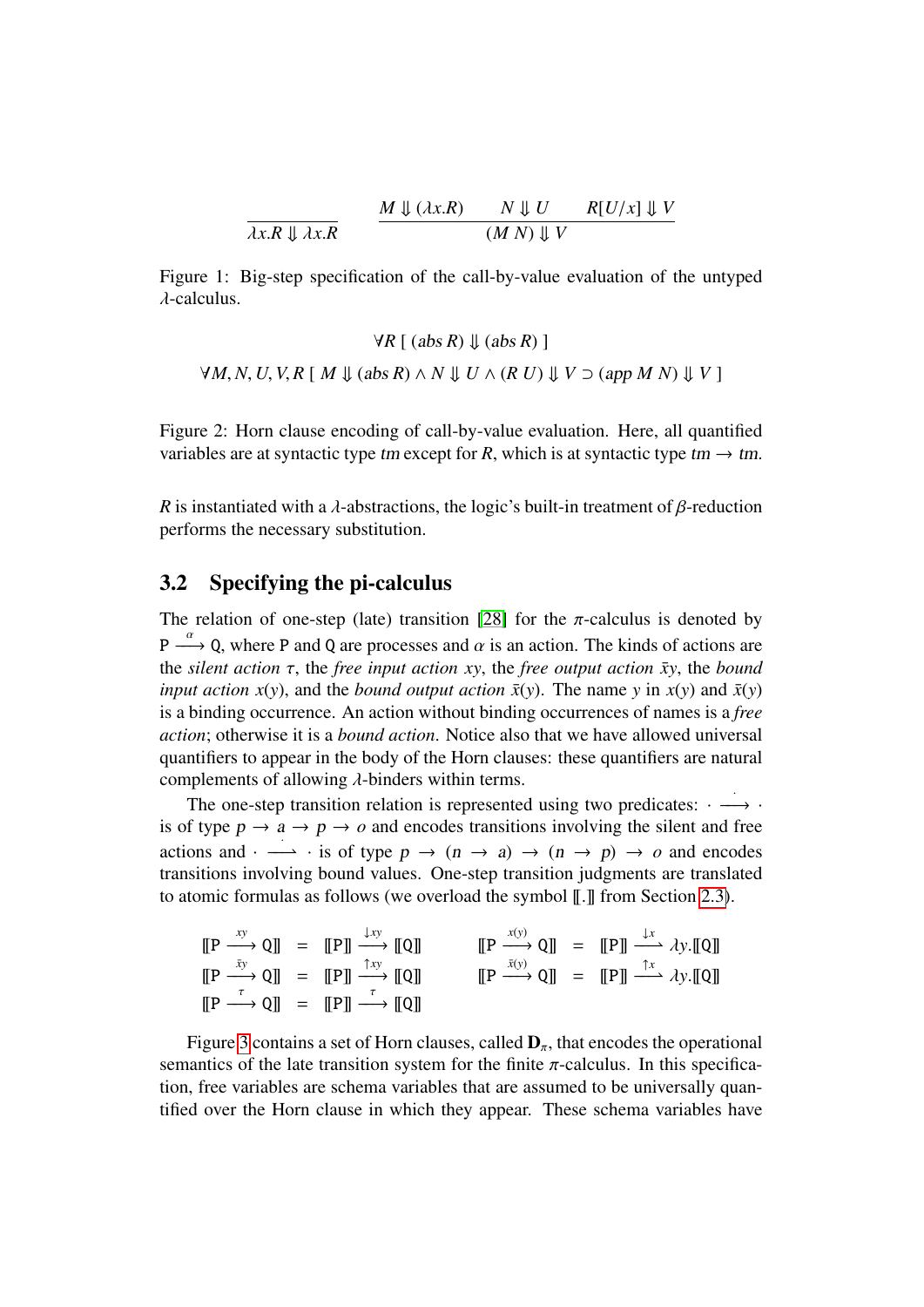: > ⊃ τ *<sup>P</sup>* τ −−→ *P* : > ⊃ in *X M* ↓*X* −−\* *<sup>M</sup>* : > ⊃ out *x y P* ↑*xy* −−→ *P* : *P A* −−→ *Q* ⊃ [*x* = *x*]*P A* −−→ *Q P A* −−\* *<sup>Q</sup>* <sup>⊃</sup> [*<sup>x</sup>* <sup>=</sup> *<sup>x</sup>*]*<sup>P</sup> A* −−\* *<sup>Q</sup>* : *P A* −−→ *R* ∨ *Q A* −−→ *R* ⊃ *P* + *Q A* −−→ *R P A* −−\* *<sup>R</sup>* <sup>∨</sup> *<sup>Q</sup> A* −−\* *<sup>R</sup>* <sup>⊃</sup> *<sup>P</sup>* <sup>+</sup> *<sup>Q</sup> A* −−\* *<sup>R</sup>* : *P A* −−→ *P* <sup>0</sup> ⊃ *P* | *Q A* −−→ *P* 0 | *Q Q A* −−→ *Q* <sup>0</sup> ⊃ *P* | *Q A* −−→ *P* | *Q* 0 *P A* −−\* *<sup>M</sup>* <sup>⊃</sup> *<sup>P</sup>* <sup>|</sup> *<sup>Q</sup> A* −−\* λ*n*(*M n* <sup>|</sup> *<sup>Q</sup>*) *Q A* −−\* *<sup>N</sup>*. <sup>⊃</sup> *<sup>P</sup>* <sup>|</sup> *<sup>Q</sup> A* −−\* λ*n*(*<sup>P</sup>* <sup>|</sup> *N n*) : ∀*n*(*Pn A* −−→ *Qn*) <sup>⊃</sup> ν*n*.*Pn A* −−→ ν*n*.*Qn* ∀*n*(*Pn A* −−\* *<sup>P</sup>* <sup>0</sup>*n*) <sup>⊃</sup> ν*n*.*Pn A* −−\* λ*<sup>m</sup>* ν*n*.*<sup>P</sup>* <sup>0</sup>*nm* : ∀*y*(*My* ↑*Xy* −−→ *M*<sup>0</sup> *<sup>y</sup>*) <sup>⊃</sup> ν*y*.*My* ↑*X* −−\* *<sup>M</sup>*<sup>0</sup> : *P* ↓*X* −−\* *<sup>M</sup>* <sup>∧</sup> *<sup>Q</sup>* ↑*X* −−\* *<sup>N</sup>* <sup>⊃</sup> *<sup>P</sup>* <sup>|</sup> *<sup>Q</sup>* τ −−→ ν*y*.(*My* <sup>|</sup> *Ny*) *P* ↑*X* −−\* *<sup>M</sup>* <sup>∧</sup> *<sup>Q</sup>* ↓*X* −−\* *<sup>N</sup>* <sup>⊃</sup> *<sup>P</sup>* <sup>|</sup> *<sup>Q</sup>* τ −−→ ν*y*.(*My* <sup>|</sup> *Ny*) : *P* ↓*X* −−\* *<sup>M</sup>* <sup>∧</sup> *<sup>Q</sup>* ↑*XY* −−→ *Q* <sup>0</sup> ⊃ *P* | *Q* τ −−→ *MY* | *Q* 0 *P* ↑*XY* −−→ *P* <sup>0</sup> ∧ *Q* ↓*X* −−\* *<sup>N</sup>* <sup>⊃</sup> *<sup>P</sup>* <sup>|</sup> *<sup>Q</sup>* τ −−→ *P* 0 | *NY*

<span id="page-9-0"></span>Figure 3: The late transition system of the  $\pi$ -calculus as Horn clauses.

primitive types such as a, n, and p as well as functional types such as  $n \rightarrow a$  and  $n \rightarrow p$ .

Notice that, as a consequence of using  $\lambda$ -tree syntax for this specification, the usual side conditions in the original specifications of the  $\pi$ -calculus [\[28\]](#page-21-5) are no longer present. For example, the side condition that  $X \neq y$  in the open rule is implicit, since *X* is outside the scope of *y* and therefore cannot be instantiated with *y* (substitutions into logical expressions cannot capture bound variable names). The adequacy of our encoding is stated in the following proposition (the proof of this proposition can be found in [\[36\]](#page-21-6)).

**Proposition.** Let P and Q be processes and  $\alpha$  an action. Let  $\bar{n}$  be a list of free names containing the free names in P, Q, and  $\alpha$ . The transition P  $\longrightarrow$  Q is derivable in<br>the  $\pi$ -selective if and only if  $\Delta \pi$ ,  $\pi$  and  $\alpha$ ,  $\Delta \pi$  is general to from the located theory. the  $\pi$ -calculus if and only if  $\forall \bar{n}$ .[[P  $\longrightarrow$  Q]] is provable from the logical theory  $D_{\pi}$ .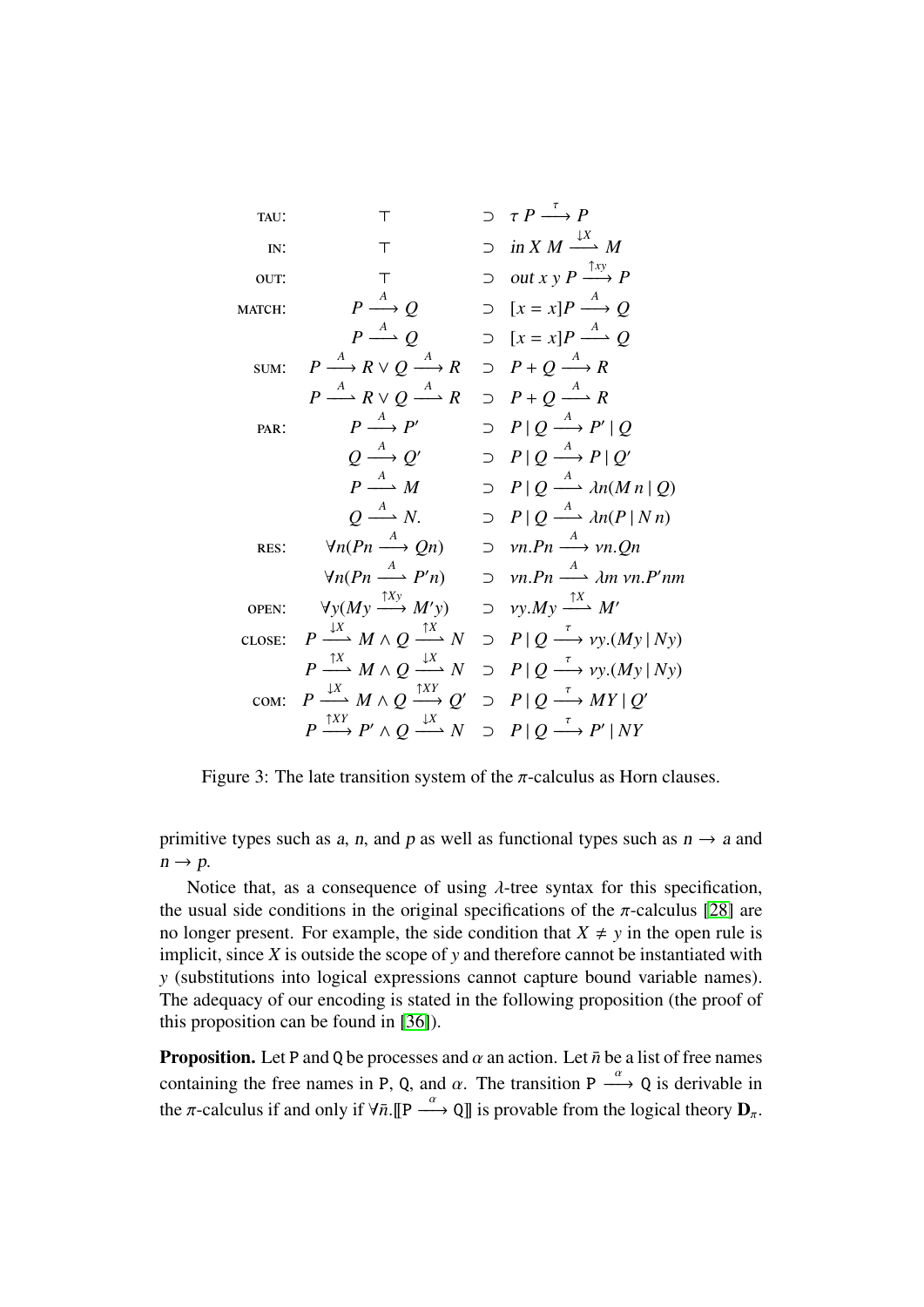The clauses in Figure [3](#page-9-0) come from [\[25\]](#page-21-7) except that the ∇-quantifier used in that other paper is replaced here by the  $\forall$ -quantifier: as is argued in [\[25\]](#page-21-7), as long as "positive" properties (such as reachability) are computed, the ∇-quantifier can be confused with the ∀ quantifier in the body of Horn clauses.

### 4 Binary clauses

The reduced class of Horn clause, called binary clauses, can play an important role in modeling computation. As we argue below, they can be used to explicitly order computations whose order is left unspecified in Horn clauses: such an explicit ordering is important if one wishes to use the framework of big-step semantics to capture side-effects and concurrency. They can also be used to capture the notion of abstract machines, a common device for specifying operational semantics.

### 4.1 Continuation passing in logic programming

Continuation-passing style specifications are possible in logic programming using quantification over the type of formulas [\[35\]](#page-21-8). In fact, it is possible to "cps transform" arbitrary Horn clauses into binary clauses as follow. First, for every predicate *p* of type  $\tau_1 \to \ldots \to \tau_n \to o$  ( $n \ge 0$ ), we provide a second predicate  $\hat{p}$  of type  $\tau_1 \to \ldots \to \tau_n \to \sigma \to \sigma$ : that is, an additional argument of type  $\sigma$ (the type of formulas) is added to predicate *p*. Thus, the atomic formula *A* of the form  $(p t_1 \ldots t_n)$  is similarly transformed to the formula  $\hat{A} = (\hat{p} t_1 \ldots t_n)$  of type  $o \rightarrow o$ . Using these conventions, the cps transformation of the formula

$$
\forall z_1 \ldots \forall z_m \left[ (A_1 \wedge \ldots \wedge A_n) \supset A_0 \right] \quad (m \ge 0, \ n > 0)
$$

is the binary clause

$$
\forall z_1 \ldots \forall z_m \forall k \ [(\hat{A}_1 \ (\hat{A}_2(\cdots(\hat{A}_n k)\cdots))) \supset (\hat{A}_0 \ k)].
$$

Similarly, the cps transformation of the formula

$$
\forall z_1 \ldots \forall z_m [A_0] \qquad \text{is} \qquad \forall z_1 \ldots \forall z_m \forall k [k \supset (\hat{A}_0 \ k)].
$$

If P is a finite set of Horn clauses and  $\hat{\mathcal{P}}$  is the result of applying this cps transformation to all clauses in  $\mathcal{P}$ , then  $\mathcal{P} \vdash A$  if and only if  $\hat{\mathcal{P}} \vdash (\hat{A} \top)$ .

Consider again the presentation of call-by-value evaluation given by the Figure [2.](#page-8-1) In order to add side-effecting features, this specification must be made more explicit: in particular, the exact order in which *M*, *N*, and (*R U*) are evaluated must be specified. The cps transformation of that specification is given in Figure [4:](#page-11-0)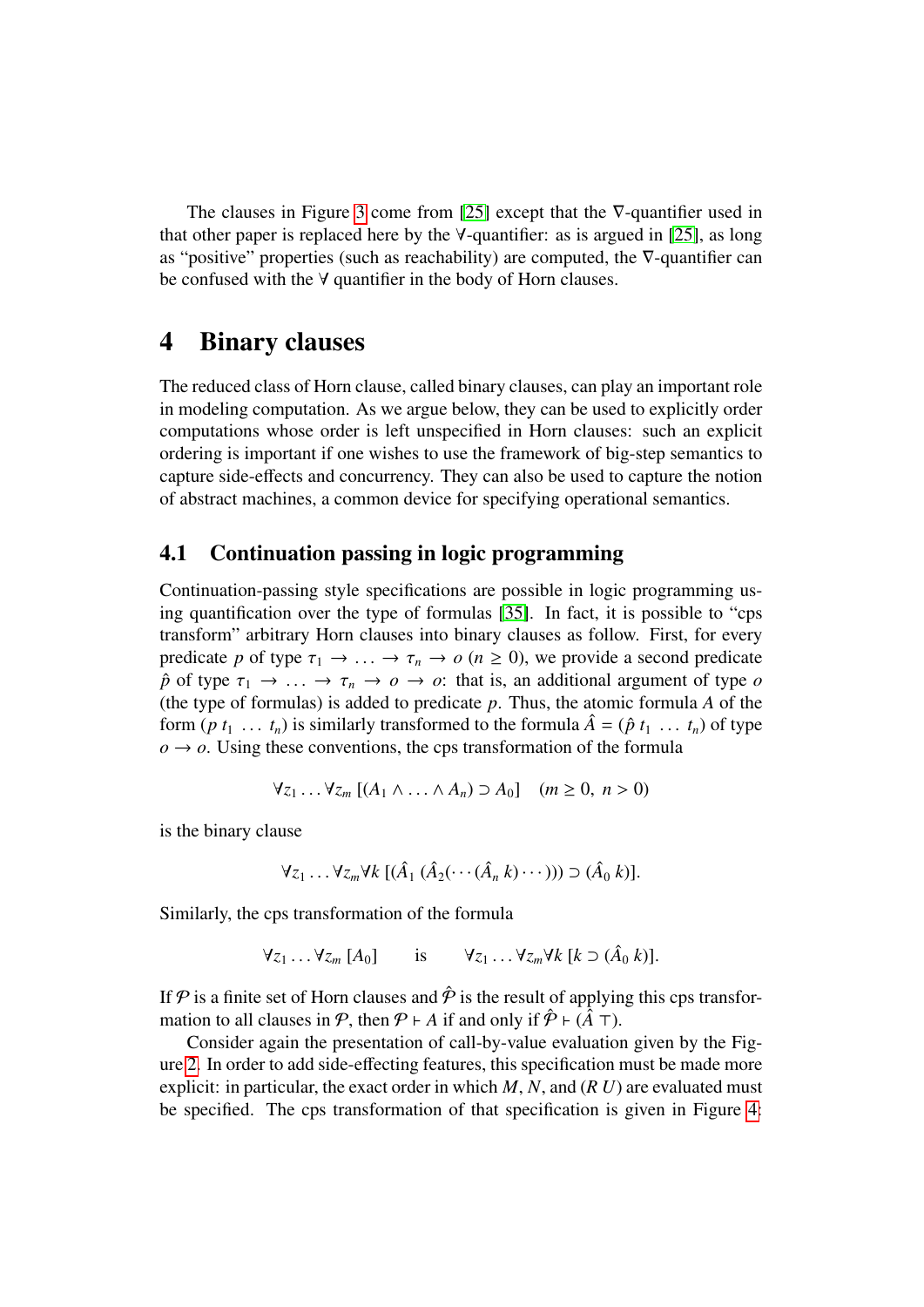$((M \Downarrow (abs R))$ ;  $(N \Downarrow U)$ ;  $((R \cup U) \Downarrow V)$ ;  $K$ )  $\supset$   $((app M N) \Downarrow V)$ ;  $K$  $(((abs R) \cup (abs R))$ ;  $K$ )  $\supset K$ .

<span id="page-11-0"></span>Figure 4: Binary version of call-by-value evaluation.

there, evaluation is denoted by a ternary predicate of type  $tm \rightarrow tm \rightarrow o \rightarrow o$ which is written using both the  $\downarrow$  arrow and a semicolon: *e.g.*, the relation "*M* evaluates to *V* with the continuation *K*" is denoted by  $(M \Downarrow V)$ ; *K*.

In this specification, goals are now sequenced in the sense that bottom-up proof search is forced to construct a proof of one evaluation pair before others such pairs. Of course, in this setting, any ordering works, so it is possible to prove the following: the goal  $((M \Downarrow V)$ ;  $\neg$ ) is provable if and only if *V* is the call-byvalue result of *M*. The order in which evaluation is executed is now forced not by the use of logical connectives but by the use of the non-logical constant  $(\cdot \parallel \cdot)$ ;  $\cdot$ .

#### 4.2 Abstract Machines

Abstract machines, which are often used to specify operational semantics, can be encoded naturally using binary clauses. To see this, consider the following definition of *Abstract Evaluation System* (AES) which generalizes the notion of abstract machines [\[12\]](#page-20-10).

Recall that a term rewriting system is a pair  $(\Sigma, R)$  such that  $\Sigma$  is a signature and *R* is a set of directed equations  $\{l_i \Rightarrow r_i\}_{i \in I}$  with  $l_i, r_i \in T_{\Sigma}(X)$  and  $\mathcal{V}(r_i) \subseteq \mathcal{V}(l_i)$ .<br>Here  $T_{\Sigma}(X)$  denotes the set of first-order terms with constants from the signature Here,  $T_{\Sigma}(X)$  denotes the set of first-order terms with constants from the signature  $Σ$  and free variables from *X*, and  $V(t)$  denotes the set of free variables occurring in *t*. An *abstract evaluation system* is a quadruple  $(\Sigma, R, \rho, S)$  such that the pair  $(\Sigma, R \cup \{\rho\})$  is a term rewriting system,  $\rho$  is not a member of *R*, and *S*  $\subseteq$  *R*.

Evaluation in an AES is a sequence of rewriting steps with the following restricted structure. The first rewrite rule must be an instance of the  $\rho$  rule. This rule can be understood as "loading" the machine to an initial state given an input expression. The last rewrite step must be an instance of a rule in *S* : these rules denote the successful termination of the machine and can be understood as "unloading" the machine and producing the answer or final value. All other rewrite rules are from *R*. We also make the following significant restriction to the general notion of term rewriting: all rewriting rules must be applied to a term at its root. This restriction significantly simplifies the computational complexity of applying rewrite rules during evaluation in an AES. A term  $t \in T_{\Sigma}(\emptyset)$  *evaluates* to the term *s* (with respect to the AES  $(\Sigma, R, \rho, S)$ ) if there is a series of rewriting rules satisfying the restrictions above that rewrites *t* into *s*.

The SECD machine [\[16\]](#page-20-6) and Krivine machine [\[8\]](#page-20-11) are both AESs and vari-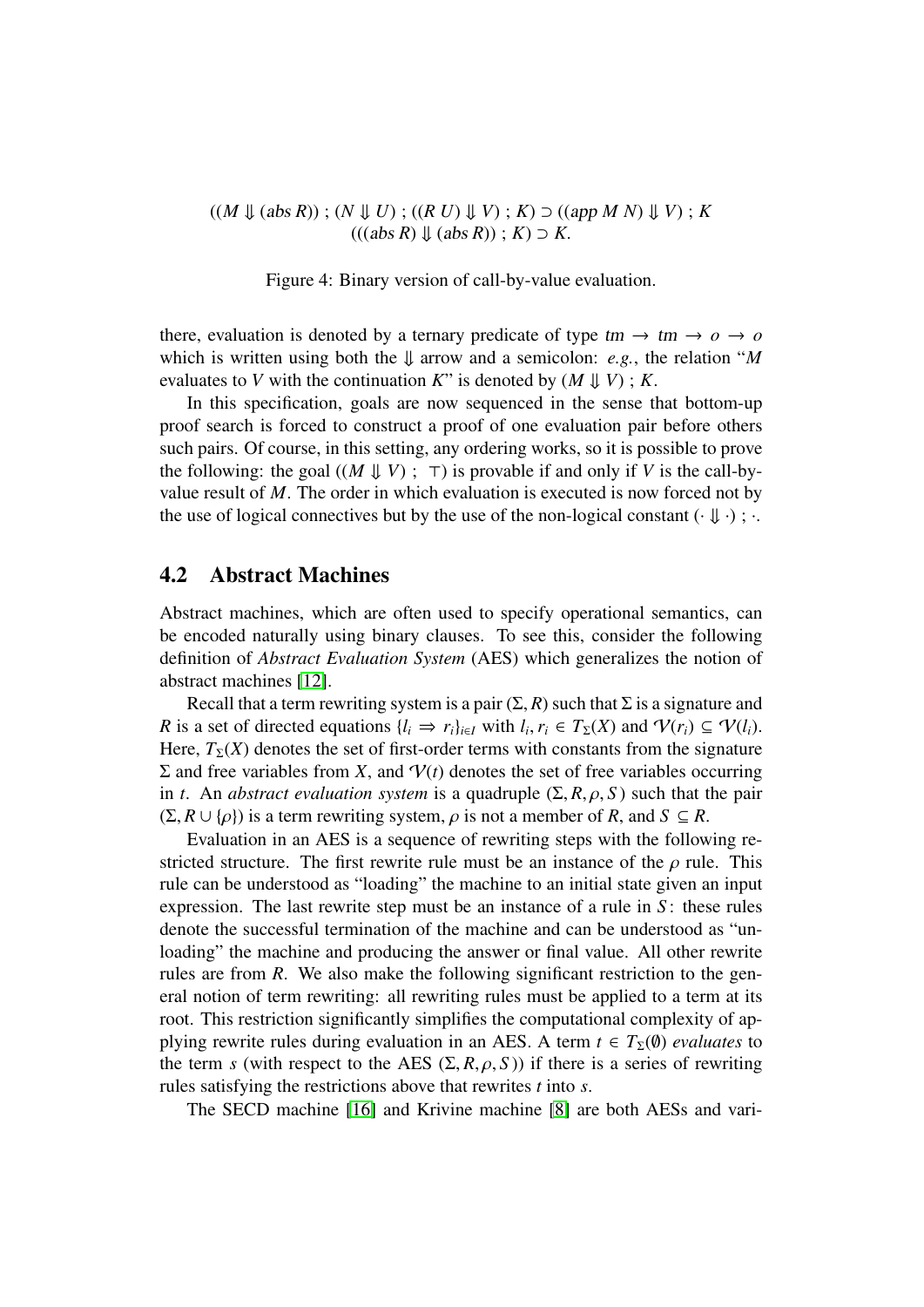|   | M                                                   |  |  |                                                                           |               |                    |  |   | $\Rightarrow \langle$ nil, M, nil)                                                                                                                                                                                  |
|---|-----------------------------------------------------|--|--|---------------------------------------------------------------------------|---------------|--------------------|--|---|---------------------------------------------------------------------------------------------------------------------------------------------------------------------------------------------------------------------|
|   |                                                     |  |  | $E, \quad \lambda M, \quad X::S$ $\Rightarrow$ $\langle X::E, M, \rangle$ |               |                    |  |   | $S\,\rangle$                                                                                                                                                                                                        |
|   |                                                     |  |  |                                                                           |               |                    |  |   | $E, M^N, S \rangle \Rightarrow \langle E, M, \{E, N\} :: S \rangle$                                                                                                                                                 |
|   |                                                     |  |  | $\langle E', M \rangle :: E,$ 0, $S \rangle \Rightarrow \langle E', M,$   |               |                    |  |   | $S \rangle$                                                                                                                                                                                                         |
|   |                                                     |  |  | $\langle X::E, n+1, S\rangle \Rightarrow \langle E, n,$                   |               |                    |  |   | $S\,\rangle$                                                                                                                                                                                                        |
|   | $E, \quad \lambda M, \quad nil \rangle \Rightarrow$ |  |  |                                                                           |               | $\{E, \lambda M\}$ |  |   |                                                                                                                                                                                                                     |
|   |                                                     |  |  |                                                                           |               |                    |  |   |                                                                                                                                                                                                                     |
| M |                                                     |  |  |                                                                           | $\Rightarrow$ |                    |  |   | $\langle nil, nil, M::nil, nil \rangle$                                                                                                                                                                             |
|   |                                                     |  |  |                                                                           |               |                    |  |   | $\langle S, E, \lambda M :: C, D \rangle \Rightarrow \langle \{E, \lambda M\} :: S, E, C, D \rangle$                                                                                                                |
|   |                                                     |  |  |                                                                           |               |                    |  |   | $\langle S, E, (M^N) :: C, D \rangle \Rightarrow \langle S, E, M :: N :: ap :: C, D \rangle$                                                                                                                        |
|   |                                                     |  |  |                                                                           |               |                    |  |   | $\langle S, E, n :: C, D \rangle$ $\Rightarrow$ $\langle nth(n, E) :: S, E, C, D \rangle$                                                                                                                           |
|   |                                                     |  |  |                                                                           |               |                    |  |   | $\langle X::\{E',\lambda M\}::S, E, ap::C, D\rangle \Rightarrow \langle nil, X::E', M::nil, (S,E,C):D\rangle$<br>$\langle X :: S, E, nil, (S', E', C') :: D \rangle \Rightarrow \langle X :: S', E', C', D \rangle$ |
|   |                                                     |  |  | $\langle X :: S, E, nil, nil \rangle \Rightarrow$                         |               |                    |  | X |                                                                                                                                                                                                                     |

<span id="page-12-0"></span>Figure 5: The Krivine machine (top) and SECD machine (bottom).

ants of these are given in Figure [5.](#page-12-0) There, the syntax for  $\lambda$ -terms uses de Bruijn notation with  $\hat{ }$  (infix) and  $\lambda$  as the constructors for application and abstraction, respectively, and {*E*, *<sup>M</sup>*} denotes the closure of term *<sup>M</sup>* with environment *<sup>E</sup>*. The first rule given for each machine is the "load" rule or  $\rho$  of their AES description. The last rule given for each is the "unload" rule. (In each of these cases, the set *S* is a singleton.) The remaining rules are state transformation rules, each one moving the machine through a computation step.

A state in the Krivine machine is a triple  $\langle E, M, S \rangle$  in which *E* is an environment, *M* is a single term to be evaluated and *S* is a stack of arguments. A state in the SECD machine is a quadruple  $\langle S, E, C, D \rangle$  in which *S* is a stack of computed values,  $E$  is an environment (here just a list of terms),  $C$  is a list of commands (terms to be evaluated) and *D* is a dump or saved state. The expression  $nth(n, E)$ , used to access variables in an environment, is treated as a function that returns the  $n + 1$ <sup>st</sup> element of the list *E*. Although Landin's original description of the SECD machine used variables names, our use of de Bruijn numerals does not change the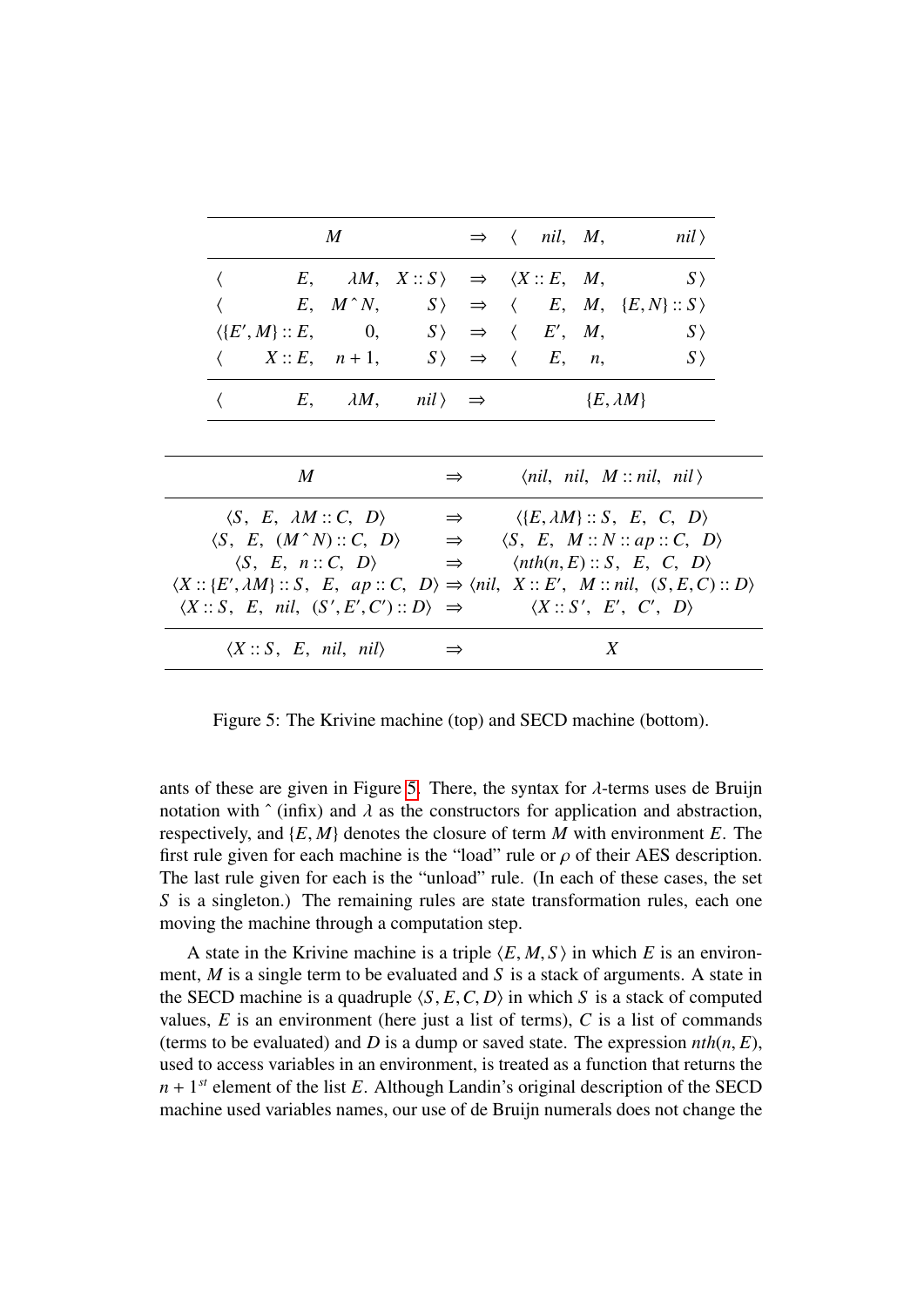

<span id="page-13-0"></span>Figure 6: A proof related to the execution of an abstract machine.

essential mechanism of that machine.

There is a natural and immediate way to see a given AES as a set of binary clauses. Let load, unload, and rewrite be three predicates of one argument each. Given the AES  $(\Sigma, R, \rho, S)$  let B be the set of binary clauses composed of the following three kinds of formulas:  $\forall \hat{x}$  [*rewrite*  $r \supset$  load *l*] where  $\rho$  is the rewrite rule  $l \Rightarrow r$ , one clause of the form  $\forall \hat{x}$  [*rewrite*  $r \supset r$  *rewrite l*] for every rewrite rule *l* ⇒ *r* in *R*, and one clause of the form ∀*x*ˆ [unload *r* ⊃ rewrite *l*] for every rewrite rule  $l \Rightarrow r$  in S. It is then easy to show that if we start with term t and evaluate to *s* (this can be a non-deterministic relationship) then from the set of clauses B we can prove unload *t* ⊃ load *s*. In particular, if this implication is provable from  $B$  then it has a proof of the form displayed in Figure [6.](#page-13-0) The transitions of the abstract machine can be read directly from this proof: given the term *s*, the machine's state is initialized to be  $s<sub>1</sub>$ , which is then repeatedly rewritten yielding the sequence of terms  $s_2, \ldots, s_n$ , at which point the machine is unloaded to get the value *t*. For more about translating SOS specifications directly into abstract machines, see [\[12\]](#page-20-10).

In order to motivate our next operational semantic framework, consider the problem of specifying side-effects, exceptions, and concurrent (multi-threaded) computation with binary clauses. Since all the dynamics of computation is represented via term structures (say, within  $s, s_1, \ldots, s_n, t$ ) all the information about these threads, reference cells, exceptions, *etc.*, must be maintained as, say, lists within these other terms. Such an approach to specifying these features of a programming language lacks modularity and makes little use of logic. We now consider extending binary clauses so that these additional features have a much more natural and modular specification.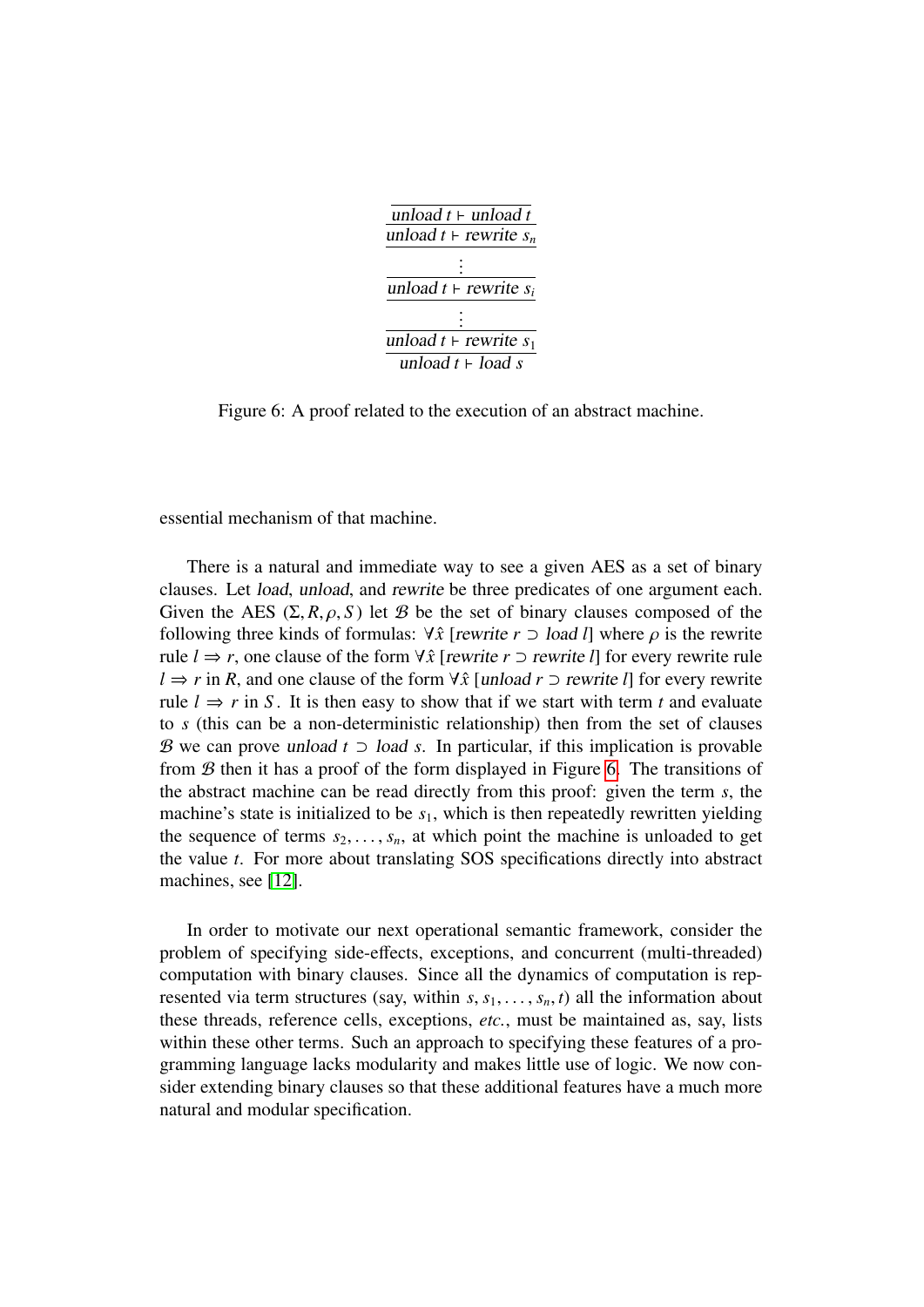### 5 Linear logic

We now illustrate how linear logic can be used to capture multiset rewriting. Given that many aspects of computation can be captured using multiset rewriting, it is possible to describe a subset of linear logic that includes binary clauses but provides a natural means to capture side effects and concurrency. The examples in this section are adapted from [\[22\]](#page-20-12).

### 5.1 Capturing multiset rewriting

The right-hand-side of a sequent in linear logic is a multiset of formula. At the formula level, the  $\delta$  connective of linear logic (the multiplicative disjunction and the de Morgan dual of ⊗) can be used to build multisets. For example, the propositional formula  $a \otimes b \otimes b \otimes a \otimes c$  can be seen as an encoding of the multiset that contains two occurrences of *a*, two occurrences of *b*, one occurrence of *c*, and no occurrences of any other formulas. The unit for  $\delta$ , written as  $\bot$ , encodes the empty multiset. A suitable generalization of backchaining in linear logic can be used to formulate rewriting of that multiset. To illustrate this connection between rewriting and backchaining, assume that ∆ is a set of linear logic formulas that contains the formula

$$
c \otimes d \otimes e \multimap a \otimes b.
$$

(The  $\otimes$  symbol binds tighter than  $\neg \circ$ .) Consider also the sequent !  $\Delta \longrightarrow a, b, \Gamma$ . A proof for this sequent that backchains on the clause above looks like the following.

$$
\frac{!\Delta \rightarrow c, d, e, \Gamma}{!\Delta \rightarrow c, d \otimes e, \Gamma} \otimes R
$$
  
\n
$$
\frac{!\Delta \rightarrow c, d \otimes e, \Gamma}{!\Delta \rightarrow c \otimes d \otimes e, \Gamma} \otimes R
$$
  
\n
$$
\frac{a \otimes b \rightarrow a, b}{a \otimes b \rightarrow a, b} \otimes L
$$
  
\n
$$
\frac{!\Delta \rightarrow c \otimes d \otimes e \rightarrow a \otimes b \rightarrow a, b, \Gamma}{!\Delta \rightarrow a, b, \Gamma} !D
$$
  
\n
$$
\frac{!\Delta \rightarrow c \otimes d \otimes e \rightarrow a \otimes b \rightarrow a, b, \Gamma}{!D} !D
$$

When we read this proof fragment bottom-up, we can see that the action of selecting the displayed formula above and doing a focused set of introductions (a.k.a. backchaining) on it causes the multiset on the right-hand side to be rewritten from  $a, b, \Gamma$  to  $c, d, e, \Gamma$ .

### 5.2 Adding a counter to evaluation

Consider again the binary clause example given in Figure [4.](#page-11-0) First, it is easy to show that in Horn clauses in general, the top-level intuitionistic implication  $\supset$  can be rewritten as the linear implication −◦ without changing the operational reading of proof search [\[13\]](#page-20-13). With this change, the binary clauses in that figure are also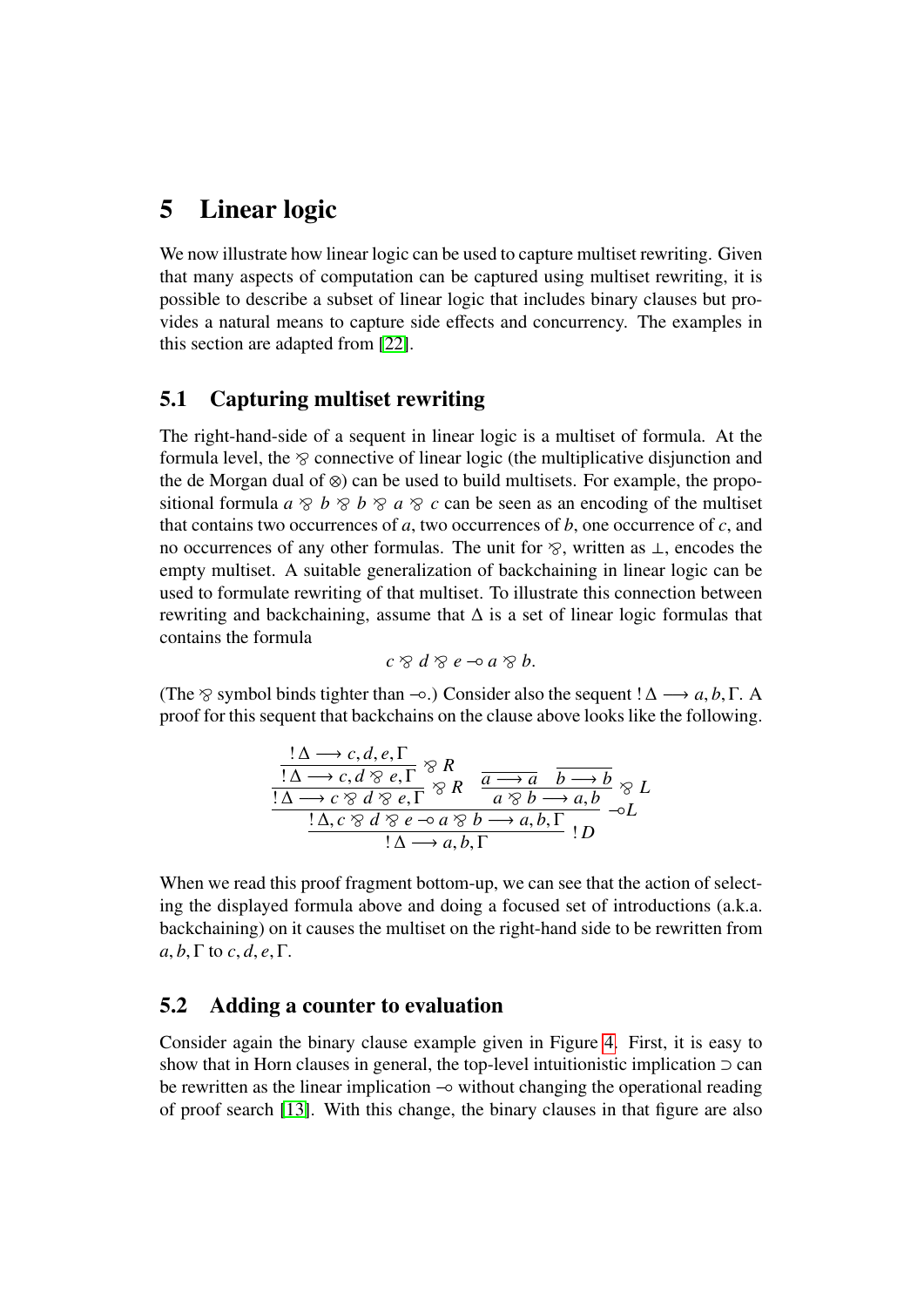an example of multiset rewriting: in this occasion, one atom is repeatedly replace by another atom (until the atom is replaced by a final continuation). In this way, binary clauses can be seen as modeling single-threaded computation. Now that we have embedded binary clauses within the richer setting of linear logic, it is easy to see how "multi-threaded" computations might be organized. We present a couple of examples here.

Consider adding to the untyped  $\lambda$ -calculus a single global counter that can be read and incremented. In particular, we shall place all integers into type tm and add two additional constructors of tm, namely get and inc. The intended operational semantics of these two constants is that evaluating the first returns the current value of the counter and evaluating the second increments the counter's value and returns the counter's old value. We also assume that integers are values: that is, for every integer *i* the clause  $\forall k(k \neg o \ (i \ \Downarrow i) ; k)$  is part of the evaluator's specification. The multiset rewriting specification of these two additional constructors can be given as the two formulas

$$
\forall K \forall V \ (r \ V \otimes K \neg o \ ((get \Downarrow V) \ ; \ K) \otimes r \ V) \ \text{and}
$$
  

$$
\forall K \forall V \ (r \ (V+1) \otimes K \neg o \ ((inc \Downarrow V) \ ; \ K) \otimes r \ V).
$$

Here, the atom of the form  $(r x)$  denotes the "*r*-register" with value *x*. Let  $D$ contain the two formulas in Figure [4,](#page-11-0) the two formulas displayed above, and the formulas mentioned above describing the evaluation of integers. Then  $D$  is a specification of the call-by-value evaluator with one global counter in the sense that the logical judgment

$$
! D \vdash ((M \Downarrow V) ; \top) \otimes r 0
$$

holds exactly when we expect the program *M* to evaluation to *V* in the setting when the register  $r$  is initialized to 0.

Of course, the name of the register should not be a part of the specification of a counter. Fortunately, logic comes equipped with abstraction mechanisms that allow hiding the name of this register. In Figure [7](#page-16-0) there are three specifications,  $E_1, E_2$ , and  $E_3$ , of a counter: all three specifications store the counter's value in an atomic formula as the argument of the predicate  $r$ . In these three specifications, the predicate  $r$  is existentially quantified over the specification in which it is used so that the atomic formula that stores the counter's value is itself local to the counter's specification (such existential quantification of predicates is a familiar technique for implementing abstract data types in logic programming [\[19\]](#page-20-14)). The first two specifications store the counter's value on the right of the sequent arrow, and reading and incrementing the counter occurs via a synchronization between an ⇓-atom and an *r*-atom. In the third specification, the counter is stored as a linear assumption on the left of the sequent arrow, and synchronization is not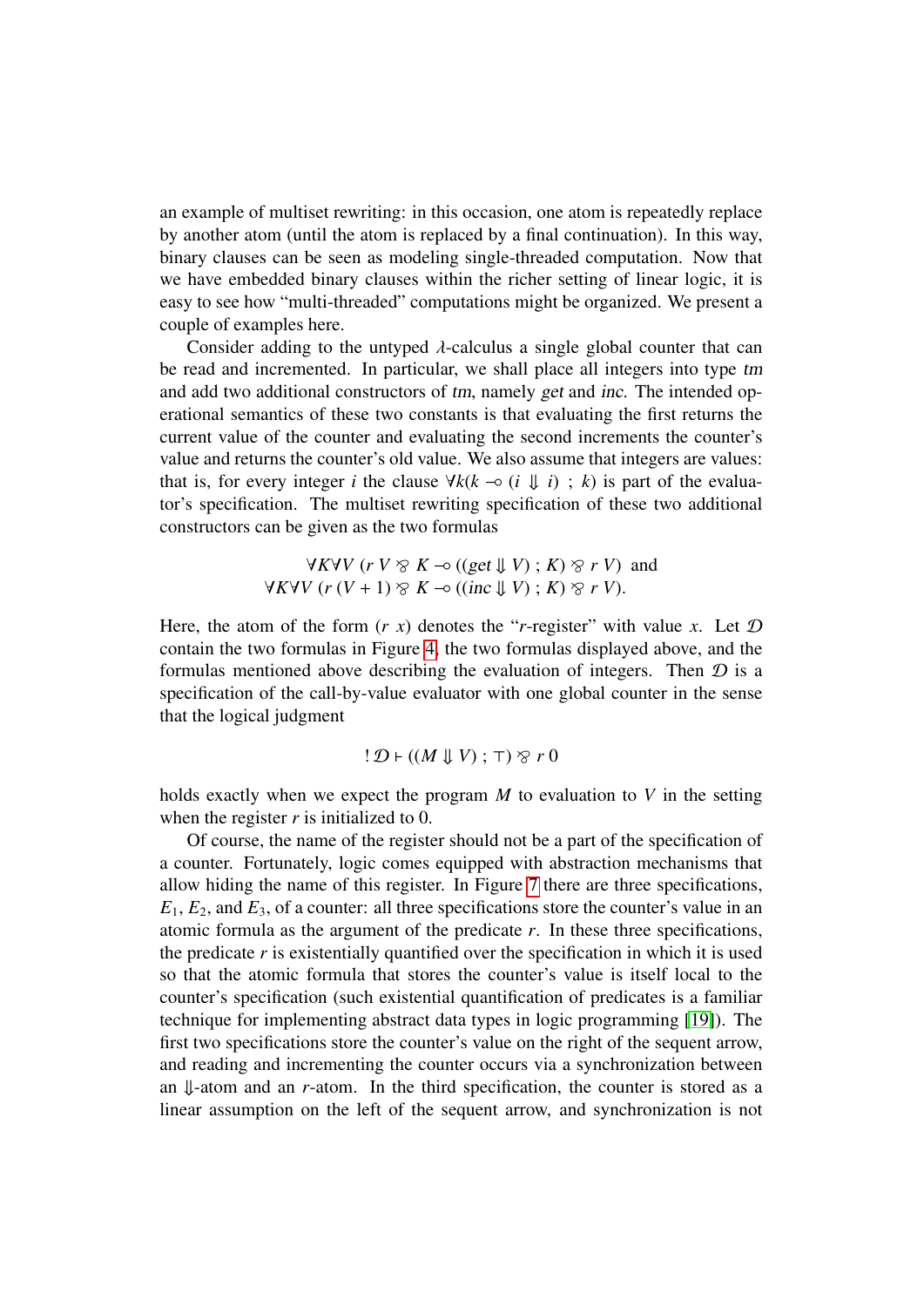$$
E_1 = \exists r [ (r 0)^{\perp} \otimes
$$
  
\n
$$
! \forall K \forall V (r V \otimes K \rightarrow ((get \Downarrow V) ; K) \otimes r V) \otimes
$$
  
\n
$$
! \forall K \forall V (r (V + 1) \otimes K \rightarrow ((inc \Downarrow V) ; K) \otimes r V)]
$$
  
\n
$$
E_2 = \exists r [ (r 0)^{\perp} \otimes
$$
  
\n
$$
! \forall K \forall V (r V \otimes K \rightarrow ((get \Downarrow (-V)) ; K) \otimes r V) \otimes
$$
  
\n
$$
! \forall K \forall V (r (V - 1) \otimes K \rightarrow ((inc \Downarrow (-V)) ; K) \otimes r V)]
$$
  
\n
$$
E_3 = \exists r [ (r 0) \otimes
$$
  
\n
$$
! \forall K \forall V (r V \otimes (r V \rightarrow K) \rightarrow ((get \Downarrow V) ; K)) \otimes
$$
  
\n
$$
! \forall K \forall V (r V \otimes (r (V + 1) \rightarrow K) \rightarrow ((inc \Downarrow V) ; K))]
$$

<span id="page-16-0"></span>Figure 7: Three specifications of a global counter.

used: instead, the linear assumption is "destructively" read and then rewritten in order to specify the get and inc functions (counters such as these are described in [\[13\]](#page-20-13)). Finally, in the first and third specifications, evaluating the inc symbol causes 1 to be added to the counter's value. In the second specification, evaluating the inc symbol causes 1 to be subtracted from the counter's value: to compensate for this unusual implementation of inc, reading a counter in the second specification returns the negative of the counter's value.

Although these three specifications of a global counter are different, they should be equivalent in the sense that evaluation cannot tell them apart. Although there are several ways that the equivalence of such counters can be proved, the specifications of these counters are, in fact, *logically* equivalent.

**Proposition.** The three entailments  $E_1 \rightharpoonup E_2$ ,  $E_2 \rightharpoonup E_3$ , and  $E_3 \rightharpoonup E_1$  are provable in linear logic.

The proof of each of these entailments proceeds (in a bottom-up fashion) by choosing an eigen-variable to instantiate the existential quantifier on the left-hand side and then instantiating the right-hand existential quantifier with some term involving that eigen-variable. Assume that in all three cases, the eigen-variable selected is the predicate symbol *s*. Then the first entailment is proved by instantiating the right-hand existential with  $\lambda x$ .*s* (−*x*); the second entailment is proved using the substitution  $\lambda x.(s (-x))^{\perp}$ ; and the third entailment is proved using the substitution  $\lambda x.(s x)^{\perp}$ . The proof of the first two entailments must also use the substitution  $\lambda x.(s x)^{\perp}$ . The proof of the first two entailments must also use the identities  $-0 = 0$ ,  $-(x+1) = -x-1$  and  $-(x-1) = -x+1$ . The proof of the third identities  $-0 = 0$ ,  $-(x+1) = -x-1$ , and  $-(x-1) = -x+1$ . The proof of the third entailment requires no such identities.

Clearly, logical equivalence is a strong equivalence: it immediately implies that evaluation cannot tell the difference between any of these different specifications of a counter. For example, assume  $E_1$   $\vdash$  (*M*  $\Downarrow$  *V*);  $\top$ . Then by the cut inference rule (modus ponens) and the above proposition, we have  $E_2$   $\vdash$  (*M*  $\Downarrow$  *V*);  $\top$ .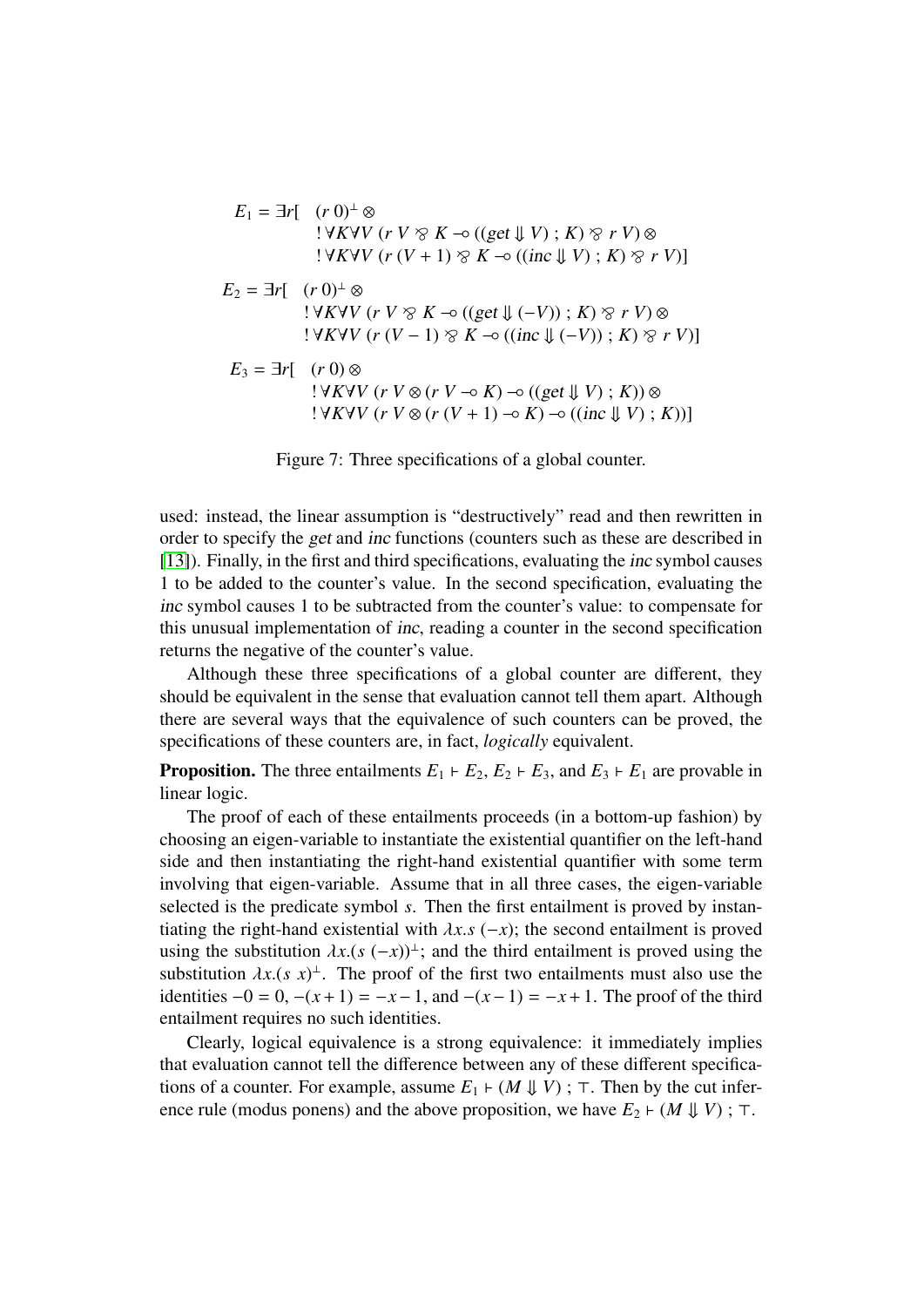$K$  → (*none*  $\downarrow$  *none*);  $K$ .  $(E \parallel V)$ ;  $K \neg o$  ((*guard E*)  $\parallel$  (*guard V*));  $K$ .  $(E \Downarrow V)$ ;  $K \neg \circ ((poll \ E) \Downarrow (poll \ V)); K$ . (*<sup>E</sup>* ⇓ *<sup>V</sup>*) ; *<sup>K</sup>* −◦ ((*receive E*) ⇓ (*receive V*)) ; *<sup>K</sup>*.  $(E \Downarrow V)$ ;  $K \neg \circ ((some \ E) \Downarrow (some \ V))$ ;  $K$ . (*<sup>E</sup>* ⇓ *<sup>U</sup>*) ; ((*<sup>F</sup>* ⇓ *<sup>V</sup>*) ; *<sup>K</sup>*) −◦ ((*choose E F*) ⇓ (*choose U V*)) ; *<sup>K</sup>*. (*<sup>E</sup>* ⇓ *<sup>U</sup>*) ; ((*<sup>F</sup>* ⇓ *<sup>V</sup>*) ; *<sup>K</sup>*) −◦ ((*transmit E F*) ⇓ (*transmit U V*)) ; *<sup>K</sup>*. (*<sup>E</sup>* ⇓ *<sup>U</sup>*) ; ((*<sup>F</sup>* ⇓ *<sup>V</sup>*) ; *<sup>K</sup>*) −◦ ((*wrap E F*) ⇓ (*wrap U V*)) ; *<sup>K</sup>*.

<span id="page-17-0"></span>Figure 8: These CML-like constructors evaluate to themselves.

It is possible to generalize a bit the previous example involving a single global counter to languages that have the ability to generate references dynamically, much as one finds in, say, Algol or Standard ML [\[6,](#page-19-4) [22\]](#page-20-12).

#### 5.3 Specification of Concurrency primitives

Following [\[22\]](#page-20-12), we show how concurrency primitives inspired by those found in Concurrent ML (CML) [\[33\]](#page-21-9) can be specified in linear logic: we assume that the reader has some familiarity with this extension to ML.

Consider extending the untyped  $\lambda$ -calculus with the following constructors.

$$
none:tm.
$$
  
guard, poll, receive, some, sync:  $tm \rightarrow tm$ .  
choose, transmit, wrap:  $tm \rightarrow tm \rightarrow tm$ .  
spam, newchan:  $(tm \rightarrow tm) \rightarrow tm$ .

The meaning of these constructors is then given using the linear logic formulas in Figures [8](#page-17-0) and [9.](#page-18-0) The clauses in Figures [8](#page-17-0) specify the straightforward evaluation rules for the eight data constructors. In Figure [9,](#page-18-0) the predicate event is of type  $tm \rightarrow tm \rightarrow o \rightarrow o$  and is used to store in the multiset "events", a technical aspect of this semantic specification. The first three clauses of that figure defined the meaning of the three special forms *sync*, *spawn*, and *newchan*. The remaining clauses specify the event predicate.

The formulas in Figure [9](#page-18-0) allow for multiple threads of evaluation. Evaluation of the *spawn* function initiates a new evaluation thread. The *newchan* function causes a new eigenvariable to be picked (via the ∀*c* quantification) and then to assume that that eigen-variable is a value (via the assumption  $\forall I(I \neg o(c \Downarrow c)$ ; *I*)): such a new value can be used to designate new channels for use in synchronization (the clause for *newchan* is not strictly speaking a Horn clause). The sync primitive allows for synchronization between threads: its use causes an "evaluation thread"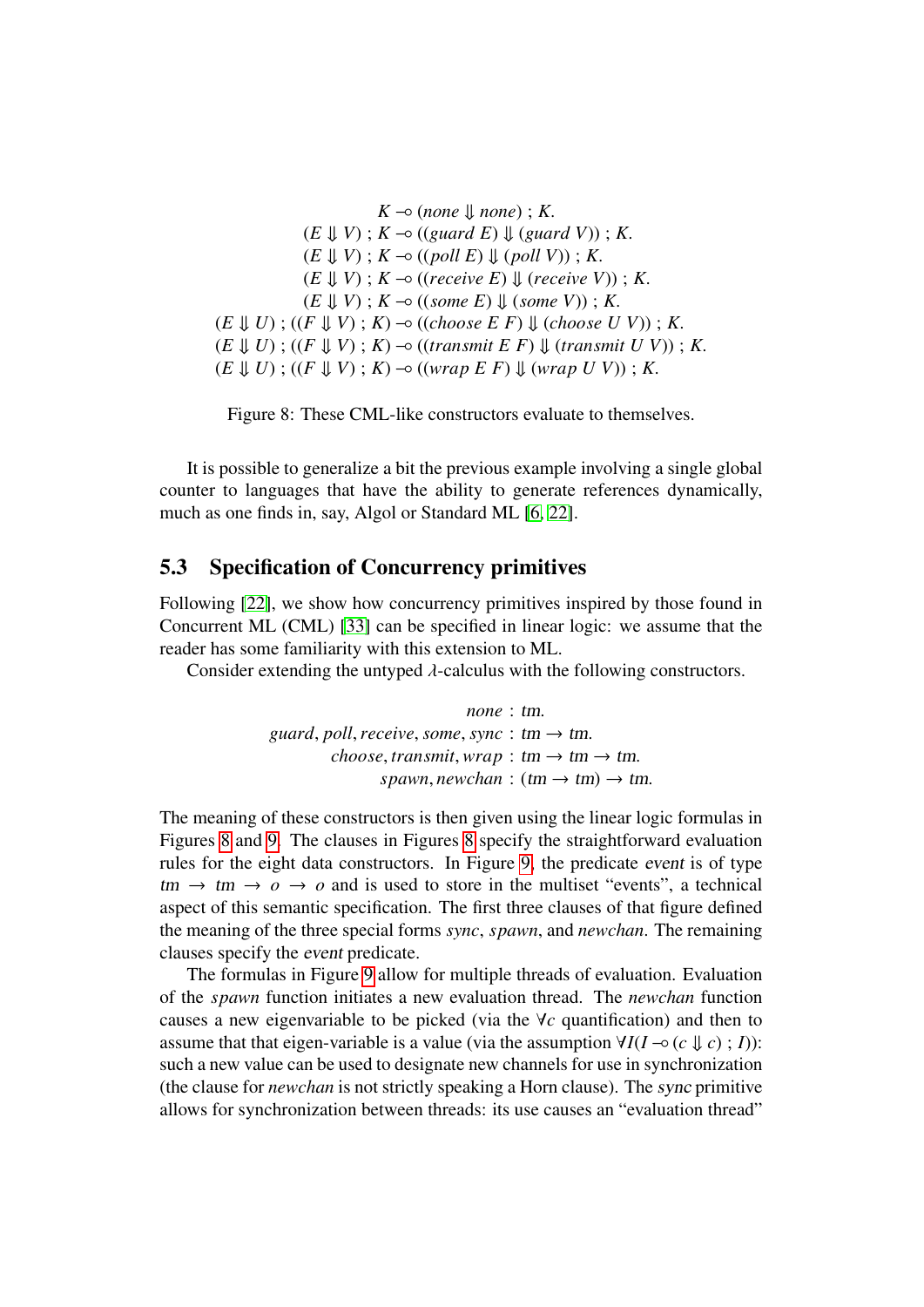*eval E U* (*event U V K*)  $\neg$  ((*sync E*)  $\Downarrow$  *V*); *K*.  $(((R \text{ unit}) \parallel \text{ unit}) : \bot) \otimes K \neg \circ ((\text{spam } R) \parallel \text{ unit}) : K$ . <sup>∀</sup>*c*(∀*I*(*<sup>I</sup>* −◦ (*<sup>c</sup>* ⇓ *<sup>c</sup>*) ; *<sup>I</sup>*) <sup>⊃</sup> ((*R c*) ⇓ *<sup>V</sup>*) ; *<sup>K</sup>*) −◦ ((*newchan R*) ⇓ *<sup>V</sup>*) ; *<sup>K</sup>*. *K*  $\otimes$  *L*  $\rightarrow$  event (*receive C*) *V K*  $\otimes$  event (*transmit C V*) *unit L* event *E V K* −◦ event (*choose E F*) *V K*. event *F V K* −◦ event (*choose E F*) *V K*. event *E U* (( $(app F U$ )  $\downarrow$  *V*) ; *K*)  $\rightarrow$  event (*wrap E F*) *V K*.  $((app F unit) \Downarrow U)$ ;  $(event U V K) \neg ∘ event (guard F) V K$ .  $(\text{event } E \cup \top) \& K \rightarrow \text{event } (\text{poll } E) \& (\text{some } E) \& K$ . *K*  $\sim$  event (*poll E*) *none K*.

<span id="page-18-0"></span>Figure 9: Specifications of some primitives similar to those in Concurrent ML.

to become an "event thread." The behaviors of event threads are described by the remaining clauses in Figure [9.](#page-18-0) The primitive events are *transmit* and *receive* and they represent two halves of a synchronization between two event threads. Notice that the clause describing their meaning is the only clause in Figure [9](#page-18-0) that has a head with more than one atom. The non-primitive events *choose*, *wrap*, *guard*, and *poll* are reduced to other calls to event and ⇓. The choice event is implemented as a local, non-deterministic choice. (Specifying global choice, as in CCS [\[27\]](#page-21-10), would be much more involved.) The *wrap* and *guard* events chain together evaluation and synchronization but in direct orders.

The only use of *additive* linear logic connectives, in particular  $\&$  and  $\top$ , in any of our semantic specifications is in the specification of polling: in an attempt to synchronize with (*poll E*) (with the continuation *K*) the goal (*event E U*  $\top$ ) & *K* is attempted (for some unimportant term *U*). Thus, a copy of the current evaluation threads is made and (*event E U*  $\top$ ) is attempted in one of these copies. This atom is provable if and only if there is a complementary event for *E* in the current environment, in which case, the continuation  $\top$  brings us to a quick completion and the continuation  $K$  is attempted in the original and unspoiled context of threads. If such a complementary event is not present, then the other clause for computing a polling event can be used, in which case, the result of the poll is *none*, which signals such a failure. The semantics of polling, unfortunately, is not exactly as intended in CML since it is possible to have a polling event return *none* even if the event being tested could be synchronized. This analysis of polling is similar to the analysis of testing in process calculus as described in [\[21\]](#page-20-15).

The PhD thesis of Chirimar [\[6\]](#page-19-4) presents a linear logic specification of a programming language motivated by Standard ML [\[29\]](#page-21-4). In particular, a specification for the call-by-value  $\lambda$ -calculus is provided, and then modularly extended with the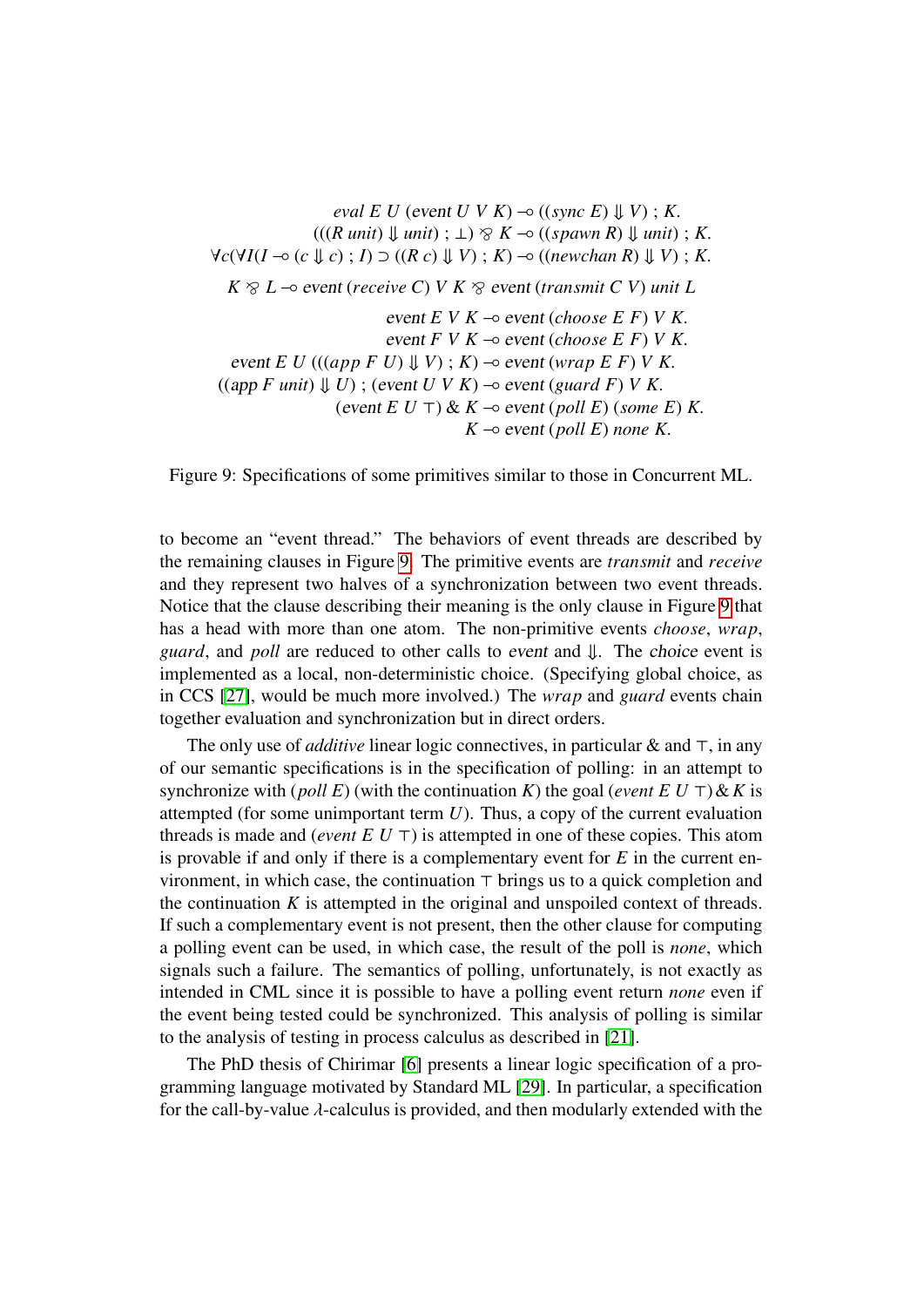specifications of references, exceptions, and continuations: each of these features is specified without complicating the specifications of other the features.

### 6 Conclusion

There is a lot of interest in being able to reason about operational semantic descriptions of programming languages: see, for example, the POPLmark challenge [\[1\]](#page-19-5), and the long-standing research efforts using dependently typed  $\lambda$ -calculus [\[30\]](#page-21-11) and certain higher-order logics [\[2,](#page-19-6) [18,](#page-20-16) [25\]](#page-21-7). In this paper, we have tried to describe one approach to formally specifying operational semantics so that such verification efforts have a solid foundation. We have done this by encoding three different formalisms–SOS, abstract machines, and multiset rewriting—into collections of logic formulas. The theory of proofs can then be used to provide completely formal meaning to such specifications.

*Acknowledgments.* I would like to thank Andrew Gacek for providing several useful comments on an earlier draft of this paper.

### References

- <span id="page-19-5"></span>[1] Brian E. Aydemir, Aaron Bohannon, Matthew Fairbairn, J. Nathan Foster, Benjamin C. Pierce, Peter Sewell, Dimitrios Vytiniotis, Geoffrey Washburn, Stephanie Weirich, and Steve Zdancewic. Mechanized metatheory for the masses: The POPLmark challenge. In *Theorem Proving in Higher Order Logics: 18th International Conference*, LNCS 3603, pages 50–65. Springer-Verlag, 2005.
- <span id="page-19-6"></span>[2] David Baelde, Andrew Gacek, Dale Miller, Gopalan Nadathur, and Alwen Tiu. The Bedwyr system for model checking over syntactic expressions. In Frank Pfenning, editor, *21th Conference on Automated Deduction (CADE)*, LNAI 4603, pages 391– 397. Springer, 2007.
- <span id="page-19-0"></span>[3] Jean-Pierre Banâtre and Daniel Le Métayer. Programming by Multiset Transformation. *Communications of the ACM*, 36(1):98–111, January 1993.
- <span id="page-19-1"></span>[4] G. Berry and G. Boudol. The chemical abstract machine. *Theoretical Computer Science*, 96:217–248, 1992.
- <span id="page-19-2"></span>[5] Stefano Bistarelli, Iliano Cervesato, Gabriele Lenzini, and Fabio Martinelli. Relating multiset rewriting and process algebras for security protocol analysis. *Journal of Computer Security*, 13(1):3–47, 2005.
- <span id="page-19-4"></span>[6] Jawahar Chirimar. *Proof Theoretic Approach to Specification Languages*. PhD thesis, University of Pennsylvania, February 1995.
- <span id="page-19-3"></span>[7] Alonzo Church. A formulation of the simple theory of types. *J. of Symbolic Logic*, 5:56–68, 1940.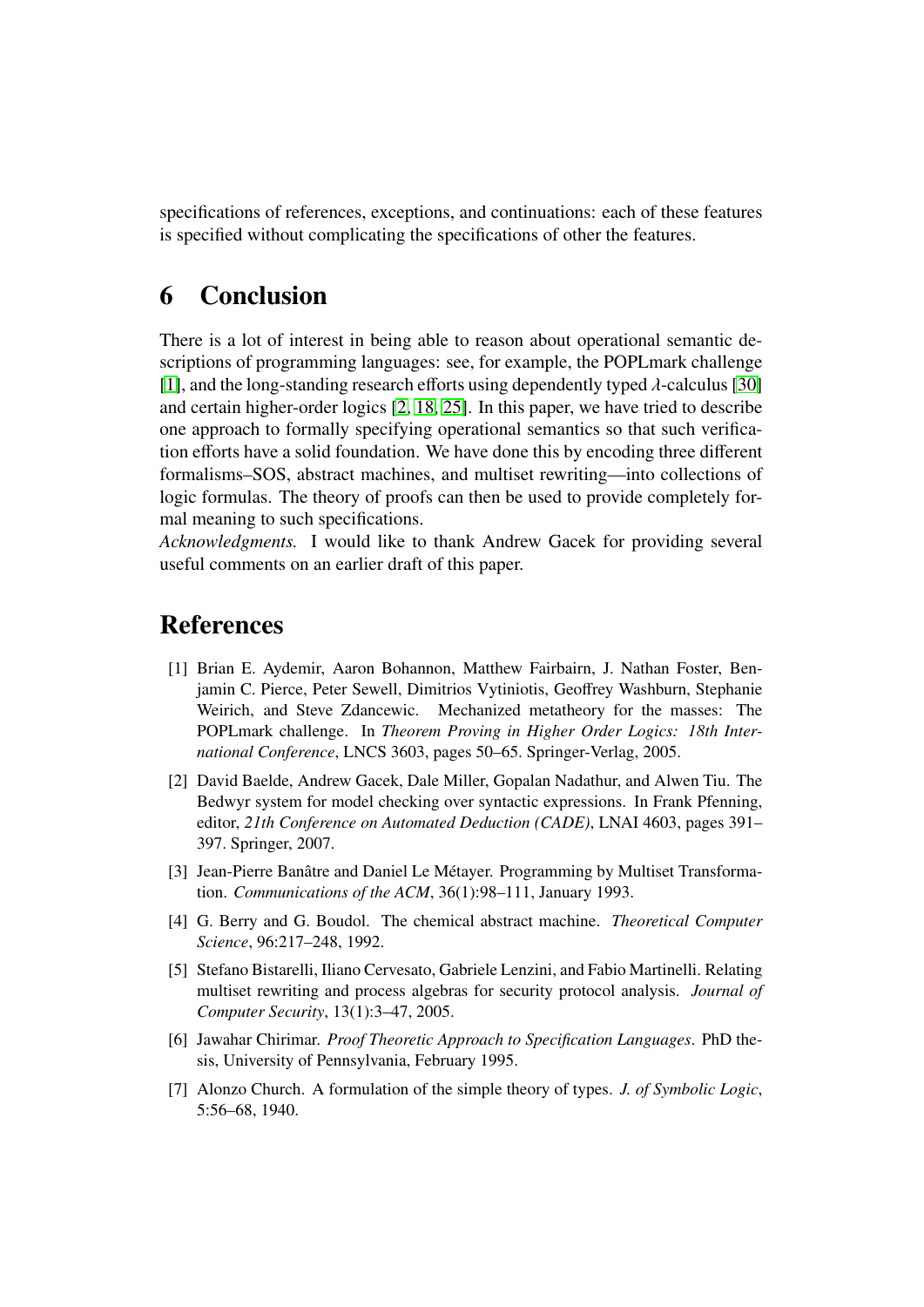- <span id="page-20-11"></span>[8] P.-L. Curien. The  $\lambda \rho$ -calculus: An abstract framework for environment machines. Technical report, LIENS–CNRS, 1990.
- <span id="page-20-2"></span>[9] Michael J. C. Gordon. *Programming Language Theory and its Implementation*. Prentice Hall, 1988.
- <span id="page-20-3"></span>[10] C. A. Gunter. *Semantics of Programming Languages: Structures and Techniques*. Foundations of Computing. MIT Press, 1992.
- <span id="page-20-1"></span>[11] Gurevich. Sequential abstract-state machines capture sequential algorithms. *ACM Trans. on Computational Logic*, 1(1):77–111, 2000.
- <span id="page-20-10"></span>[12] John Hannan and Dale Miller. From operational semantics to abstract machines. *Mathematical Structures in Computer Science*, 2(4):415–459, 1992.
- <span id="page-20-13"></span>[13] Joshua Hodas and Dale Miller. Logic programming in a fragment of intuitionistic linear logic. *Information and Computation*, 110(2):327–365, 1994.
- <span id="page-20-5"></span>[14] Gilles Kahn. Natural semantics. In *Proceedings of the Symposium on Theoretical Aspects of Computer Science*, LNCS 247, pages 22–39. Springer, March 1987.
- <span id="page-20-7"></span>[15] Max I. Kanovich. Petri nets, Horn programs, Linear Logic and vector games. *Annals of Pure and Applied Logic*, 75(1–2):107–135, 1995.
- <span id="page-20-6"></span>[16] P. J. Landin. The mechanical evaluation of expressions. *Computer Journal*, 6(5):308–320, 1964.
- <span id="page-20-0"></span>[17] J. McCarthy. Towards a mathematical science of computation. In C. M. Popplewell, editor, *Information Processing*, pages 21–28. North-Holland, 1963.
- <span id="page-20-16"></span>[18] Raymond McDowell and Dale Miller. Reasoning with higher-order abstract syntax in a logical framework. *ACM Trans. on Computational Logic*, 3(1):80–136, 2002.
- <span id="page-20-14"></span>[19] Dale Miller. Lexical scoping as universal quantification. In *Sixth International Logic Programming Conference*, pages 268–283, Lisbon, Portugal, June 1989. MIT Press.
- <span id="page-20-4"></span>[20] Dale Miller. Proof theory as an alternative to model theory. *Newsletter of the Association for Logic Programming*, August 1991. Guest editorial.
- <span id="page-20-15"></span>[21] Dale Miller. The π-calculus as a theory in linear logic: Preliminary results. In E. Lamma and P. Mello, editors, *3rd Workshop on Extensions to Logic Programming*, LNCS 660, pages 242–265, Bologna, Italy, 1993. Springer-Verlag.
- <span id="page-20-12"></span>[22] Dale Miller. Forum: A multiple-conclusion specification logic. *Theoretical Computer Science*, 165(1):201–232, September 1996.
- <span id="page-20-8"></span>[23] Dale Miller. Abstract syntax for variable binders: An overview. In John Lloyd and et. al., editors, *Computational Logic - CL 2000*, LNAI 1861, pages 239–253. Springer, 2000.
- <span id="page-20-9"></span>[24] Dale Miller, Gopalan Nadathur, Frank Pfenning, and Andre Scedrov. Uniform proofs as a foundation for logic programming. *Annals of Pure and Applied Logic*, 51:125–157, 1991.